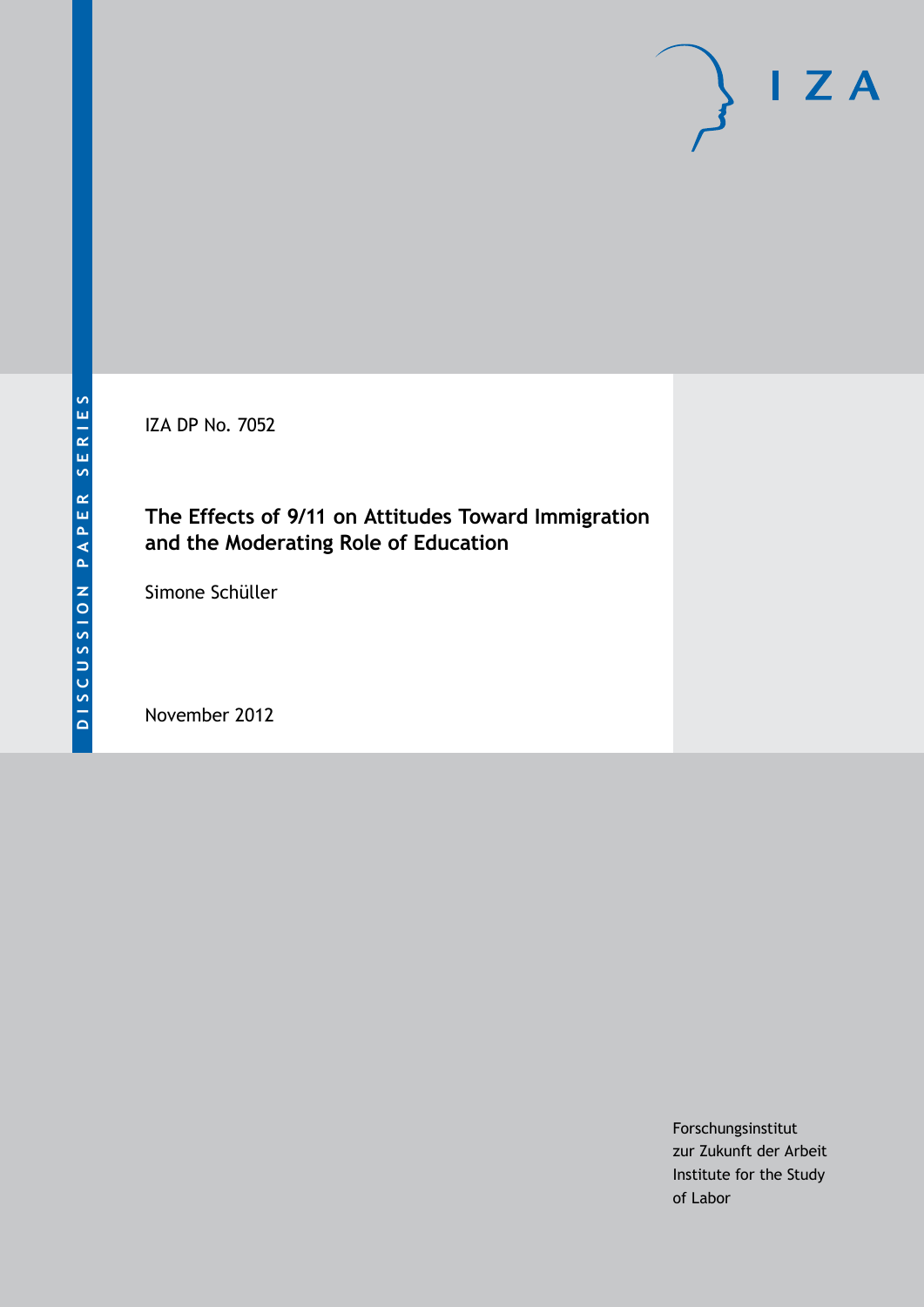# **The Effects of 9/11 on Attitudes Toward Immigration and the Moderating Role of Education**

**Simone Schüller** *IZA*

Discussion Paper No. 7052 November 2012

IZA

P.O. Box 7240 53072 Bonn **Germany** 

Phone: +49-228-3894-0 Fax: +49-228-3894-180 E-mail: [iza@iza.org](mailto:iza@iza.org)

Any opinions expressed here are those of the author(s) and not those of IZA. Research published in this series may include views on policy, but the institute itself takes no institutional policy positions. The IZA research network is committed to the IZA Guiding Principles of Research Integrity.

The Institute for the Study of Labor (IZA) in Bonn is a local and virtual international research center and a place of communication between science, politics and business. IZA is an independent nonprofit organization supported by Deutsche Post Foundation. The center is associated with the University of Bonn and offers a stimulating research environment through its international network, workshops and conferences, data service, project support, research visits and doctoral program. IZA engages in (i) original and internationally competitive research in all fields of labor economics, (ii) development of policy concepts, and (iii) dissemination of research results and concepts to the interested public.

IZA Discussion Papers often represent preliminary work and are circulated to encourage discussion. Citation of such a paper should account for its provisional character. A revised version may be available directly from the author.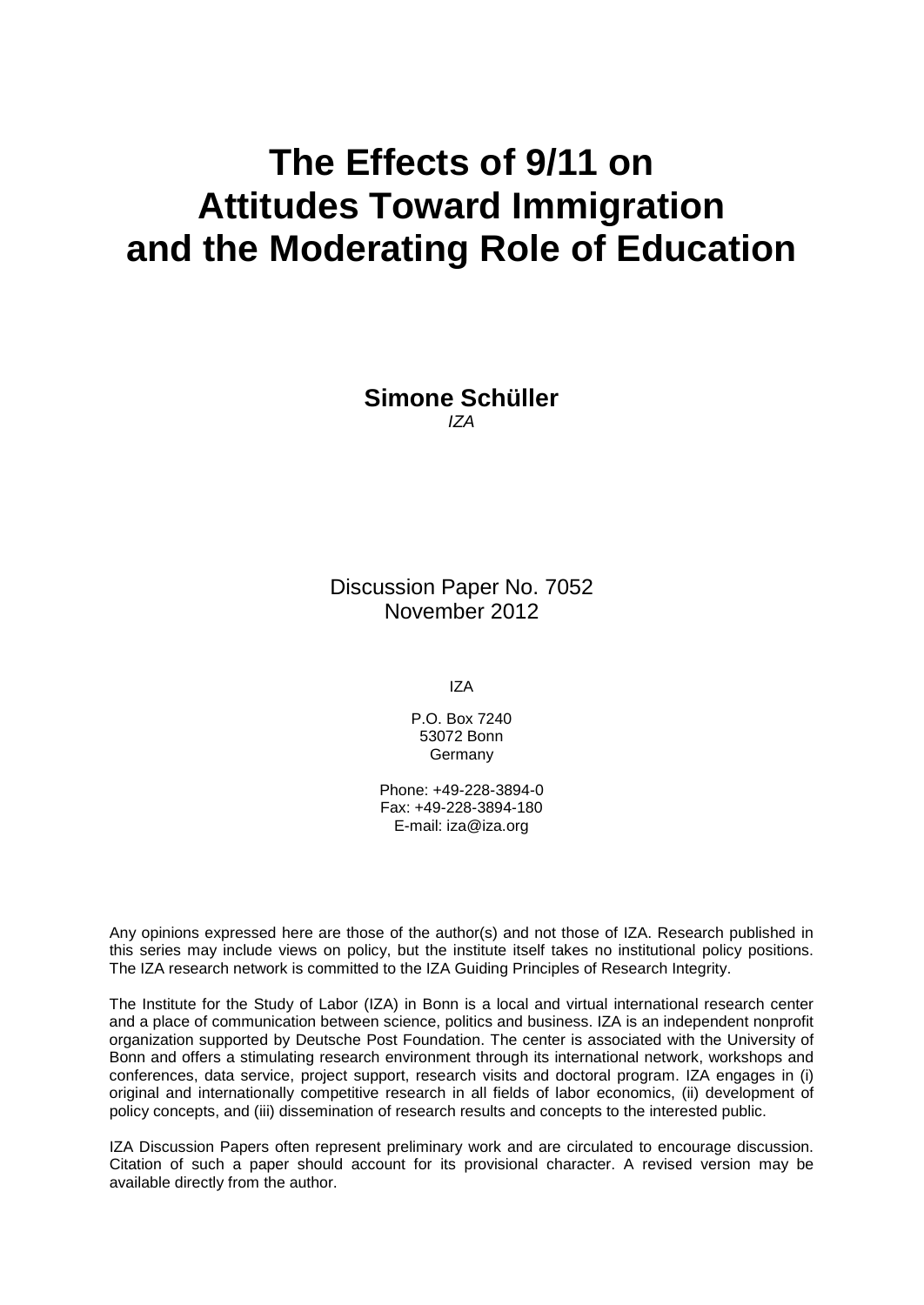IZA Discussion Paper No. 7052 November 2012

# **ABSTRACT**

# **The Effects of 9/11 on Attitudes Toward Immigration and the Moderating Role of Education[\\*](#page-2-0)**

The major event of the 9/11 terror attacks is likely to have induced an increase in antiimmigrant and anti-foreigner sentiments, not only among US residents but also beyond US borders. Using longitudinal data from the German Socio-Economic Panel and exploiting exogenous variation in interview timing throughout 2001, I find that the terror attacks in the US caused an immediate shift of around 40 percent of one within standard deviation to more negative attitudes toward immigration and resulted in a considerable decrease in concerns over xenophobic hostility among the German population. Furthermore, in exploiting withinindividual variation this quasi-experiment provides evidence on the role of education in moderating the negative terrorism shock.

JEL Classification: F22, I21, J61

Keywords: immigration, attitudes, education, September 11, terrorism

Corresponding author:

Simone Schüller IZA P.O. Box 7240 53072 Bonn Germany E-mail: [schueller@iza.org](mailto:schueller@iza.org)

<span id="page-2-0"></span>Financial support from the German Research Foundation (DFG) for the project "Ethnic Diversity and Labor Market Success" in the DFG-Priority Program "Flexibility in Heterogeneous Labor Markets" is gratefully acknowledged. This paper has benefited from insightful comments by participants of the IZA Brownbag Seminar, the GSOEP Brownbag Seminar, and in particular Costanza Biavaschi, Martin Fischer, Andrew J. Oswald, Ulf Rinne, Dan-Olof Rooth and Klaus F. Zimmermann. All remaining errors are my own.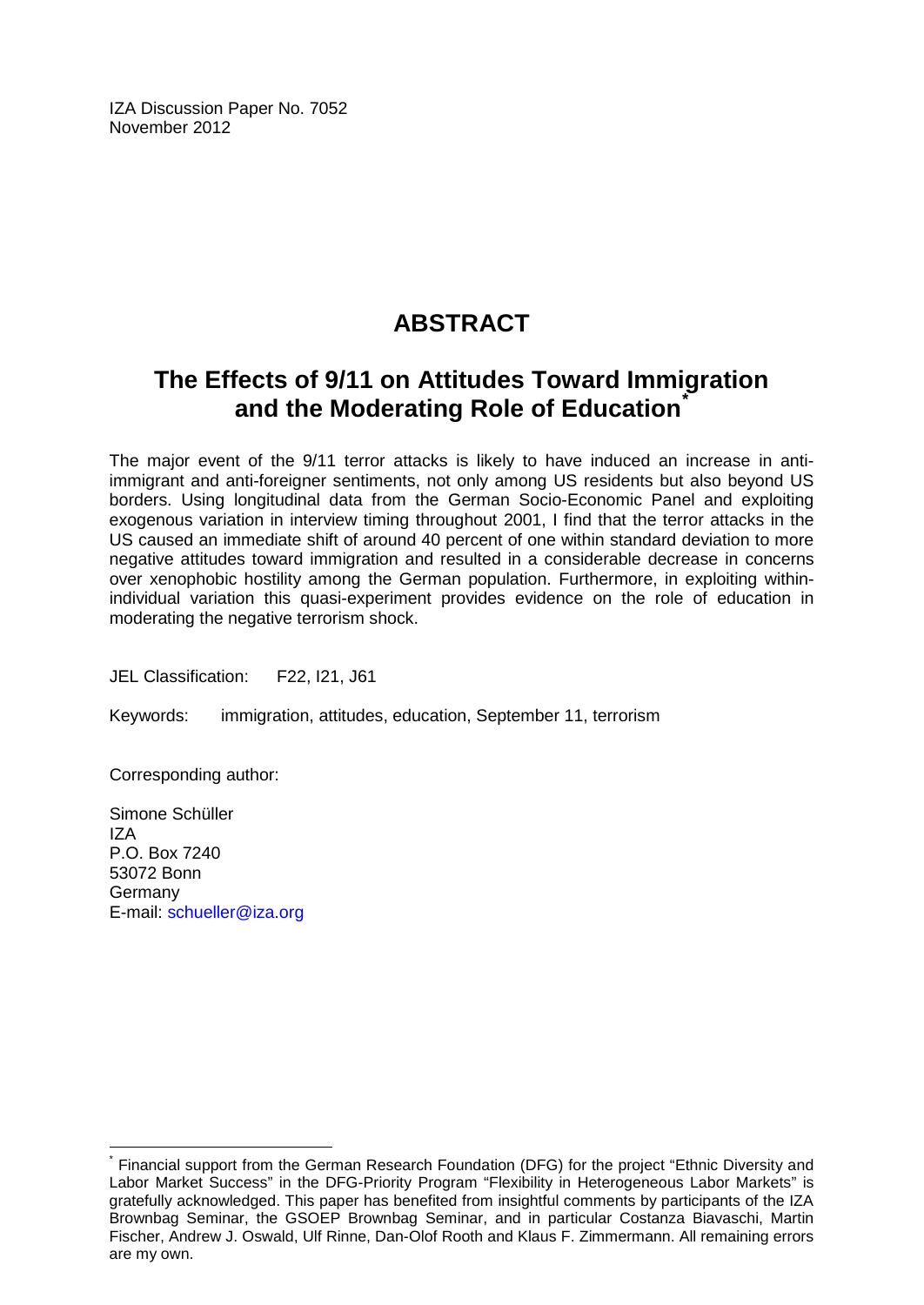### 1 Introduction

Several recent studies have examined whether the terrorist attacks in the US on September 11, 2001 (9/11) increased labor market discrimination toward certain minorities, not only in the US (e.g. Dávila and Mora, 2005; [Orrenius and Zavodny,](#page-18-0) [2006;](#page-18-0) [Kaushal et al., 2007;](#page-17-0) [Rabby and Rodgers, 2011\)](#page-18-1), but also in other countries such as Canada [\(Shannon, 2012\)](#page-18-2), Australia [\(Goel, 2010\)](#page-17-1), the UK [\(Braakmann, 2010\)](#page-16-1), Sweden (Aslund and Rooth, 2005) and Germany [\(Braakmann, 2009;](#page-16-3) [Cornelissen](#page-16-4) [and Jirjahn, 2012\)](#page-16-4). These studies are based on two assumptions. First, that the 9/11 attacks had a direct and significant enough impact on individuals' attitudes, resulting in an increase in discriminatory behavior toward immigrants as a group or certain minorities. Second, the terrorist attacks in the US are assumed to have caused negative international spillover effects to public sentiments toward minority groups in other countries. The existing empirical literature relies on evidence from aggregate time trends that indicate, for example, dramatic increases in hate crimes against Muslims in the aftermath of the 9/11 attacks, not only in the US but also beyond its borders. Overall, it is unsurprising that a large-scale terror event such as 9/11 fueled acts of anti-immigrant or anti-Muslim aggression and hostility. However, it remains to be seen whether these events caused attitude shifts among the wider society, and whether such an impact was uniform across all types of individuals. To date, no empirical study has attempted to establish a causal connection between the 9/11 incident and attitude shifts in the overall population, either in the US or beyond its borders, and little is also known about heterogeneous effects.

This study offers the first empirical analysis to test the causality of the relationship between a major media event such as the 9/11 terror attacks and public immigration-related attitudes, controlling for aggregate time trends. Besides documenting whether the events of 9/11 resulted in attitudinal changes toward immigration outside the US in a European country, this analysis also contributes more generally to the literature concerned with the extent to which people's views about immigration are driven by factors other than economic self-interest. Several recent studies have consistently found a significant and positive relationship between education or skill levels among individuals and their views about immigration (e.g. [Scheve and Slaughter, 2001;](#page-18-3) [Mayda, 2006\)](#page-18-4). While these findings have been interpreted as a reflection of labor-market dynamics, where low-skilled workers are most opposed to low-skilled immigration due to realistic fears about labor market competition, another line of scholars have questioned this interpretation. For example, [Dustmann and Preston](#page-17-2) [\(2007\)](#page-17-2) and [Hainmueller and Hiscox](#page-17-3) [\(2007,](#page-17-3) [2010\)](#page-17-4) find that a large component of the effect of education on individual attitudes toward immi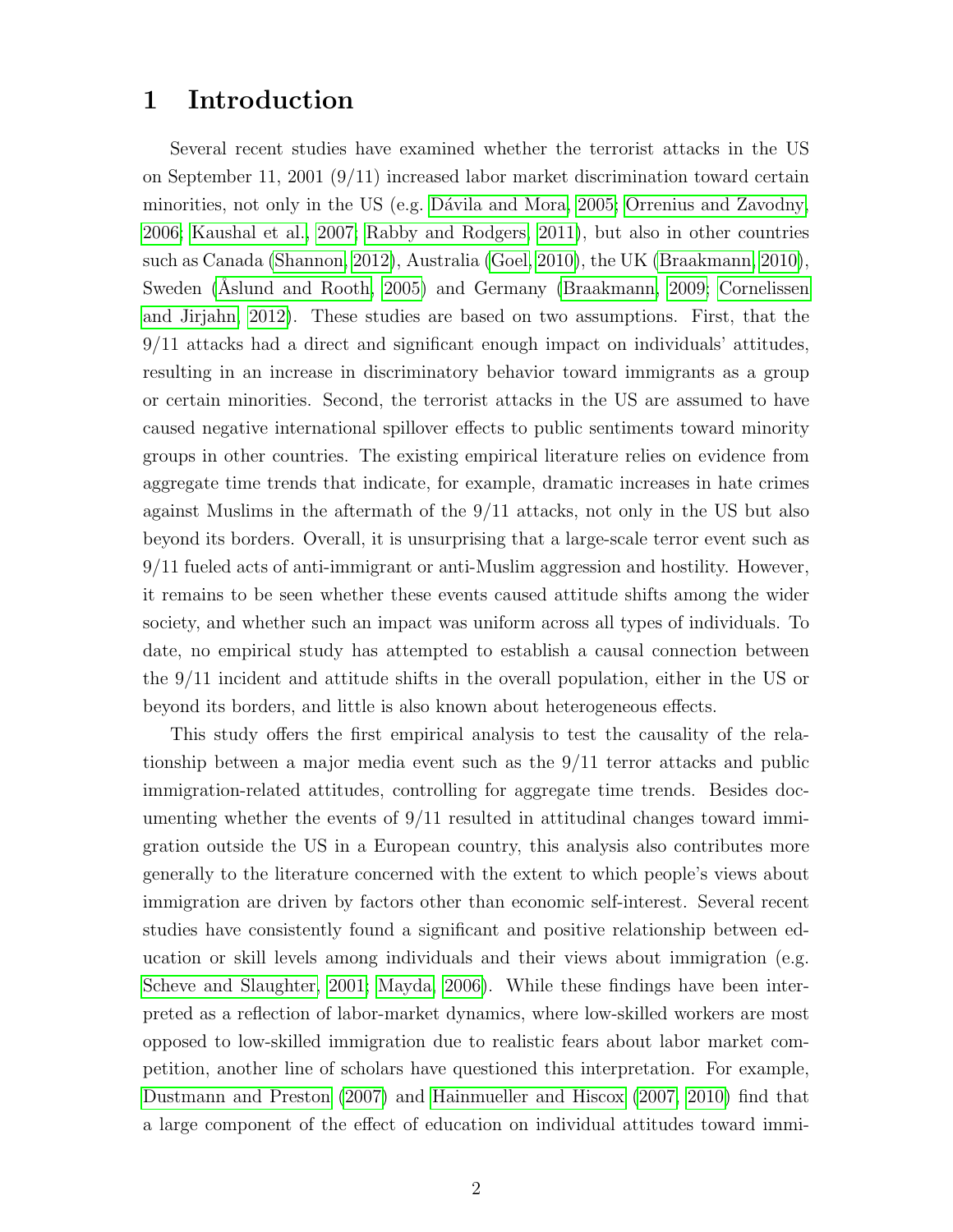gration is associated with differences in cultural values and beliefs rather than with fear of labor market competition. The contribution of this paper to this strand of literature is twofold. First, utilizing the 9/11 events as an exogenous, non-economic shock, I am able to isolate non-economic drivers of immigration-related attitudes, identifying the extent to which education plays a moderating role in attitude formation in the absence of a realistic threat of economic competition. Second, exploiting intra-individual variation in attitudes over time represents an important contribution to a literature that has been exclusively based on cross-sectional comparisons to date.

Using longitudinal data from the German Socio-Economic Panel (SOEP) allows to examine the impact of the 9/11 attacks on the attitudes of German residents in a quasi-experimental setting. I exploit the fact that annual survey interviews are randomly completed throughout the year, in comparing the attitude levels of preand post-9/11 respondents in 2001, and relating these attitudes to the respective attitude levels of the same respondents one year prior. This provides approximate estimates of the causal impact of the terror attacks on the attitudes of the German population toward immigration.[1](#page-4-0) Furthermore, I examine two types of immigrationrelated attitudes – individuals' concerns over immigration and people's concerns over xenophobic hostility – presuming that the former is mainly associated with evaluations of immigration policies and perceived consequences for the host country, while the latter is more likely related to ethnic prejudice or discrimination [\(Bauer](#page-16-5) [et al., 2000;](#page-16-5) [Ceobanu and Escandell, 2010\)](#page-16-6).

Indeed, I find a non-negligible shift to more negative attitudes toward immigration among German residents as a result of the 9/11 terrorist attacks. At the same time, the attacks resulted in decreasing concerns over hostility toward foreigners. Moreover, I find no evidence of the 9/11 events causing similar changes in individuals' worries about overall economic development or crime in Germany, which confirms the non-economic nature of the  $9/11$  shock on immigration-related attitudes. Hence, these results confirm the importance of cultural prejudice in driving immigration-related attitudes and emphasize that public attitude shifts can be potentially triggered by major media events such as the 9/11 attacks.

Further investigation shows that a significant 9/11 impact on attitudes toward immigration is mainly prevalent among respondents with below-average education levels, while I find no evidence of a significant attitude shift among highly educated individuals. These results are consistent with a moderating role of education in the

<span id="page-4-0"></span><sup>&</sup>lt;sup>1</sup>Similar strategies have been used by [Metcalfe et al.](#page-18-5) [\(2011\)](#page-18-5) to analyze  $9/11$ -effects on subjective well-being in the UK, and by [Goel](#page-17-1) [\(2010\)](#page-17-1) to investigate changes in immigrants' perceptions of racial intolerance and labor market outcomes in Australia as a consequence of 9/11.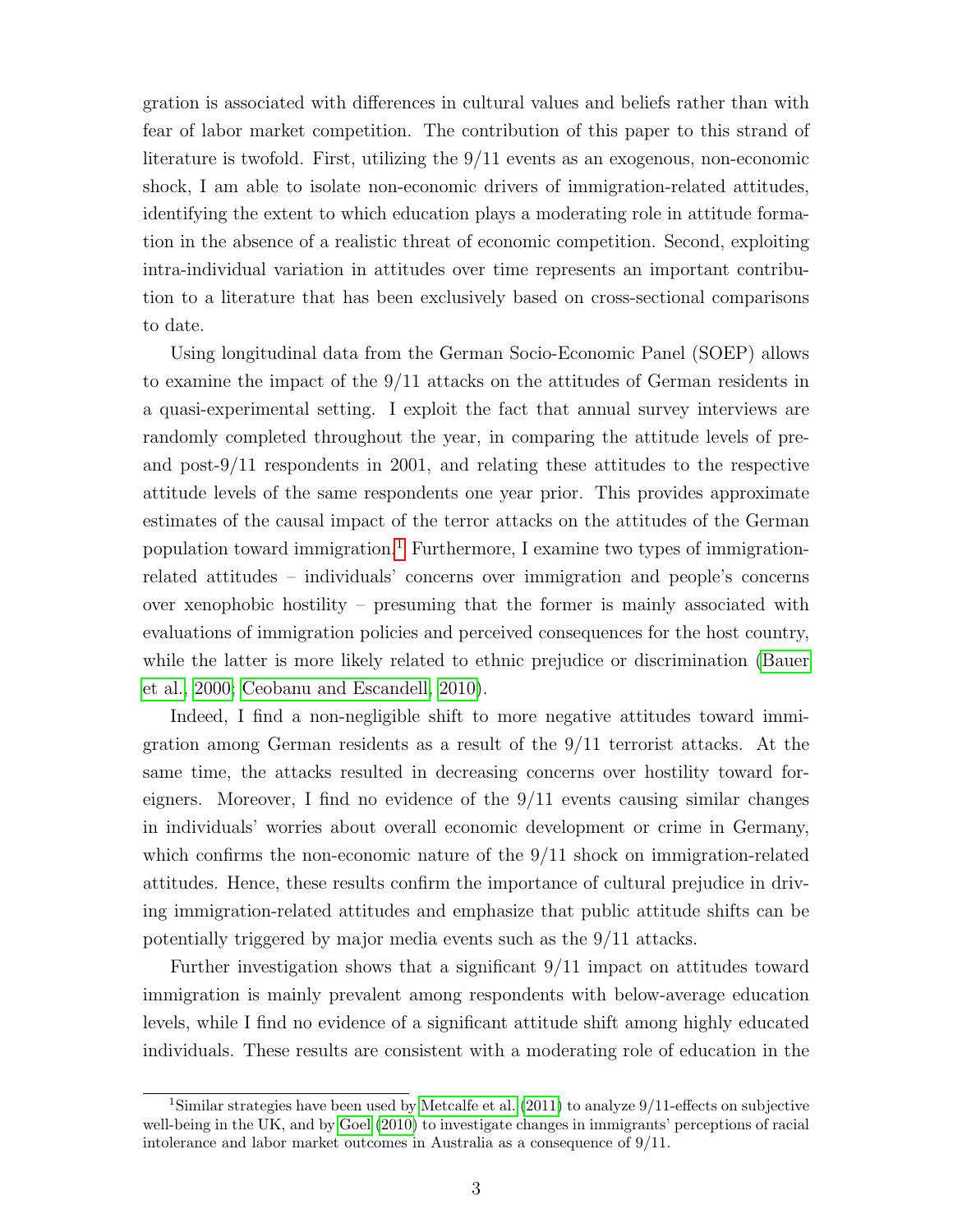attitudinal response to the 9/11 attacks. Yet, in terms of concerns about xenophobic hostility, both high- and low-educated respondents reacted equally strongly to the attacks with lower worries about hostility. This might be interpreted as evidence for the limited potential of education to fully shield from non-economic attitude shocks.

The paper is organized as follows. The next section provides a brief summary of existing evidence on negative attitude shifts in the aftermath of 9/11 in countries outside the US, with a particular focus on Germany. In Section [3,](#page-7-0) the data and the employed empirical strategy are introduced. Section [4](#page-10-0) details the results of the empirical application for Germany, and Section [5](#page-14-0) concludes.

### 2 Background

#### 2.1 9/11 and Anti-Immigrant Attitudes

Strong evidence from aggregate time trends suggests that anti-Muslim sentiments and xenophobic aggression increased considerably among the US population in the aftermath of the 9/11 attacks. The [American-Arab Anti-Discrimination Committee](#page-16-7) [\(2003\)](#page-16-7) reports over 700 incidents targeting Arab Americans or perceived as such, including several murders. [Human Rights Watch](#page-17-5) [\(2002\)](#page-17-5) and [Gould and Klor](#page-17-6) [\(2012\)](#page-17-6) refer to data from the FBI Uniform Crime Reporting Program (UCR), showing a 16-fold increase in the reported total number of hate crimes against Muslims from 2000 to 2001.

There is also descriptive evidence that the events of  $9/11$  had a negative impact on attitudes toward immigration beyond US borders. In Canada, the Toronto Police Service Hate Crime Unit statistics show a 66 percent rise in hostile acts in late 2001 [\(Helly, 2004,](#page-17-7) p.26). Åslund and Rooth  $(2005)$  cite aggregate statistics from the Forskargruppen för Samhälls- och Informationsstudier (FSI), showing an 18-percentage-points drop in the fraction of Swedish respondents expressing positive attitudes toward immigration from 51 percent in the period June–August 2001 to 33 percent from September 11 – September 30. With respect to the German population's reaction in response to the  $9/11$  attacks, Brosig and Brähler [\(2002\)](#page-16-8) describe evidence from four representative opinion surveys collected before and after 9/11, in the form of repeated cross-sections. Their findings suggest a negative change in public attitudes toward certain minority groups, particularly Muslims, with the fraction of respondents who would dislike having Muslims as neighbors rising from 12 percent in June 2001 to 19 percent in April 2002. However, there is no indication that this increase in "social distance" toward Muslims translated into more negative attitudes toward the group of immigrants or foreigners as a whole, as the fraction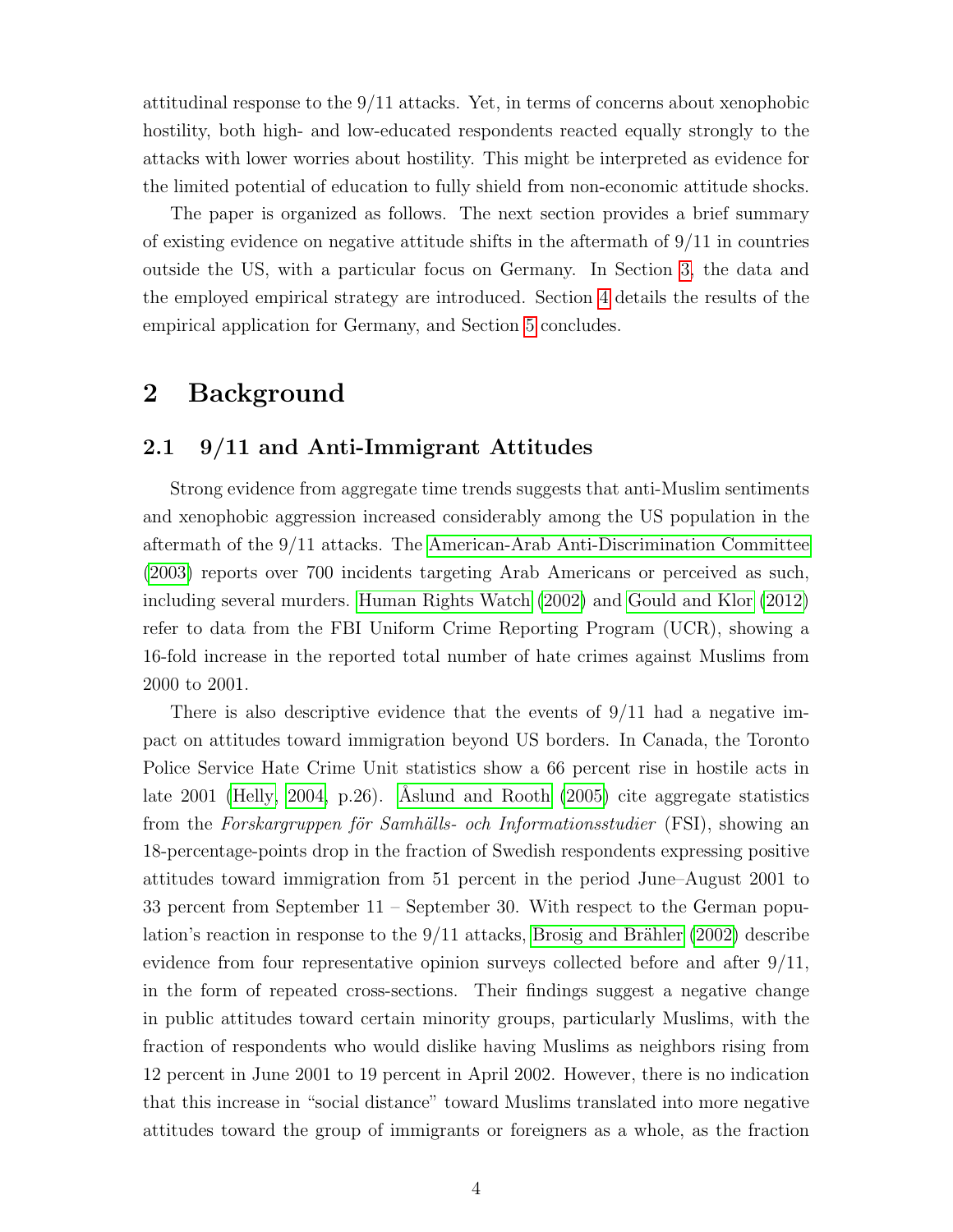of respondents expressing a distaste for foreign or guestworker neighbors remained constant at 11 percent. Furthermore, the fear of foreigners in Germany appeared to decrease rather than increase, when comparing 2002 survey responses to results from 1999 (Brosig and Brähler, 2002, p.87–88).

In summary, there are suggestions of a negative attitude shift following the 9/11 terrorist attacks in the US, as well as some suggestive indication that the attacks might have also had an impact on attitudes in European countries. However, this evidence is mainly based on aggregate time trends. To the best of my knowledge, no attempts have been made within existing literature to provide systematic empirical evidence of this relationship and directly test the causality of the effects on attitudes toward immigration. However, this might be largely due to limited data availability, since most surveys of attitudes toward immigrants are collected as cross-sectional data.

#### 2.2 The Moderating Role of Education

Insofar as the 9/11 terrorist attacks have triggered negative attitudes, there is no direct evidence on whether the 9/11 events had a uniform effect across the entire society or whether it varied between heterogeneous subgroups of the population.<sup>[2](#page-6-0)</sup> This study offers first exploratory evidence on the types of individuals most affected in terms of immigration-related attitudes, with a focus on individuals' educational attainment.

I draw on previous literature relating to immigration-related attitude formation to differentiate between groups who are likely at high risk of responding to a negative and intense non-economic attitude shock such as the 9/11 attacks, and those who are expected to be at relatively lower risk of changing their minds. Most studies find that education plays a key role in the perception of immigration and immigrants (e.g. [Bauer et al., 2000;](#page-16-5) [Scheve and Slaughter, 2001;](#page-18-3) [Mayda, 2006;](#page-18-4) [Dustmann and](#page-17-2) [Preston, 2007;](#page-17-2) [Hainmueller and Hiscox, 2007,](#page-17-3) [2010\)](#page-17-4). [Gang and Rivera-Batiz](#page-17-8) [\(1994\)](#page-17-8) and [Fertig and Schmidt](#page-17-9) [\(2011\)](#page-17-9) confirm the findings of the low-educated holding relatively more negative attitudes in the German context. However, what lies at the heart of the consistently found positive relationship between educational attainment and attitudes toward immigration and immigrants is controversially debated in the economic literature. On the one hand, the fact that the highly educated hold more favorable attitudes may predominantly reflect their labor market position, which is

<span id="page-6-0"></span><sup>&</sup>lt;sup>2</sup>The most closely related study is [Cornelissen and Jirjahn](#page-16-4) [\(2012\)](#page-16-4), who find negative  $9/11$ -effects in terms of wage discrimination only among low-skilled Muslim employees, and not among the higher skilled Muslims. Assuming that low-skilled Muslims have low-skilled German superiors and co-workers, they attribute this finding to a moderating effect of education in xenophobic attitudes.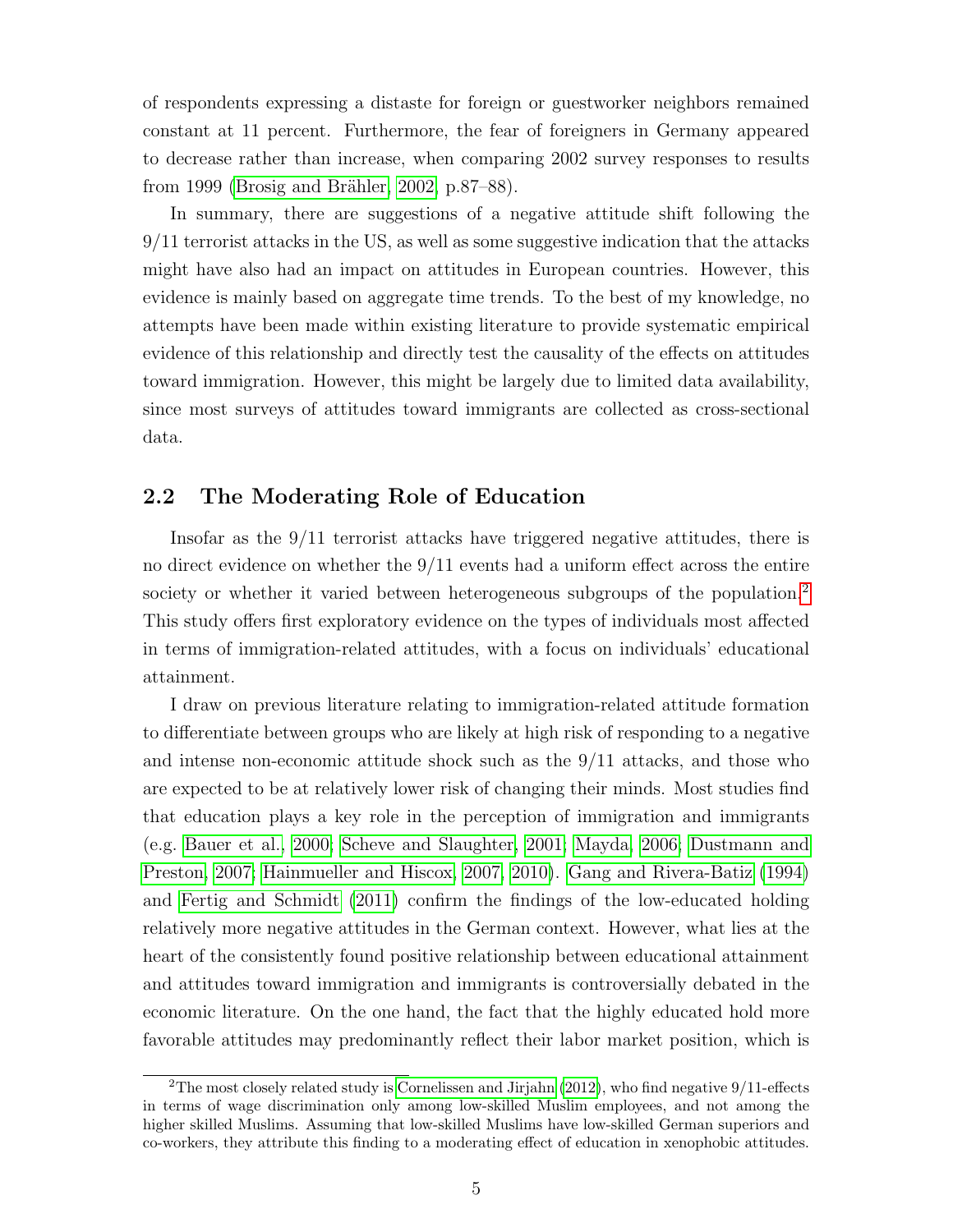less vulnerable to typically low-skilled immigration. However, on the other hand, it could also reflect the liberizing effect of education per se, resulting in less ethnic prejudice and greater appreciation of cultural diversity among the highly educated.

The context of the 9/11 attacks in 2001 provides a quasi-experimental setting inducing an exogenous shock on individuals' attitudes toward immigrants and immigration. In the following, I will argue that this shock has been non-economic in nature and thus increased perceived cultural rather than economic threat. As will be shown in Section [4.1.1,](#page-11-0) it appears likely that the attacks may not have been perceived as associated with increased immigration inflows or changes in immigrants' skill composition or productivity. In view of  $9/11$  as a non-economic exogenous shock and against the background of the previous literature on attitude formation, I thus hypothesize that the attacks had a stronger impact on the attitudes of relatively lower educated than highly educated Germans. I furthermore expect a moderating role of education with respect to both individual concerns over immigration as well as worries about hostility toward foreigners.

Hence, in contrast to the previous literature, the quasi-experimental setting of the 9/11 attacks allows me to go beyond the analysis of cross-sectional associations and examine within-individual variation in attitudinal reactions to the exogenous shock. In this way, I can not only isolate non-economic from economic drivers of immigration-related attitudes, but also overcome omitted variable issues that might potentially bias cross-sectional analysis.

### <span id="page-7-0"></span>3 Data and Empirical Setup

#### 3.1 Data

This study examines the effects of  $9/11$  on attitudes toward immigration among German residents. The terrorist attacks of September 11, 2001 act as an exogenous shock providing a powerful quasi-experiment. I use a large longitudinal dataset, consisting of around 20,000 individuals, which allows controlling for individual heterogeneity and underlying time trends.

The German Socio-Economic Panel (SOEP) is a nationally representative, longitudinal study of private households in Germany, conducted in annual waves starting in 1984.[3](#page-7-1) Respondents are interviewed throughout the year with random timing of the interviews. Although the bulk of interviews usually take place during the first half of each year, a considerable number of respondents are interviewed during the later months. Such data thus provides the unique opportunity to exploit the timing

<span id="page-7-1"></span><sup>3</sup>See [Wagner et al.](#page-18-6) [\(2007\)](#page-18-6) for a comprehensive description of this dataset.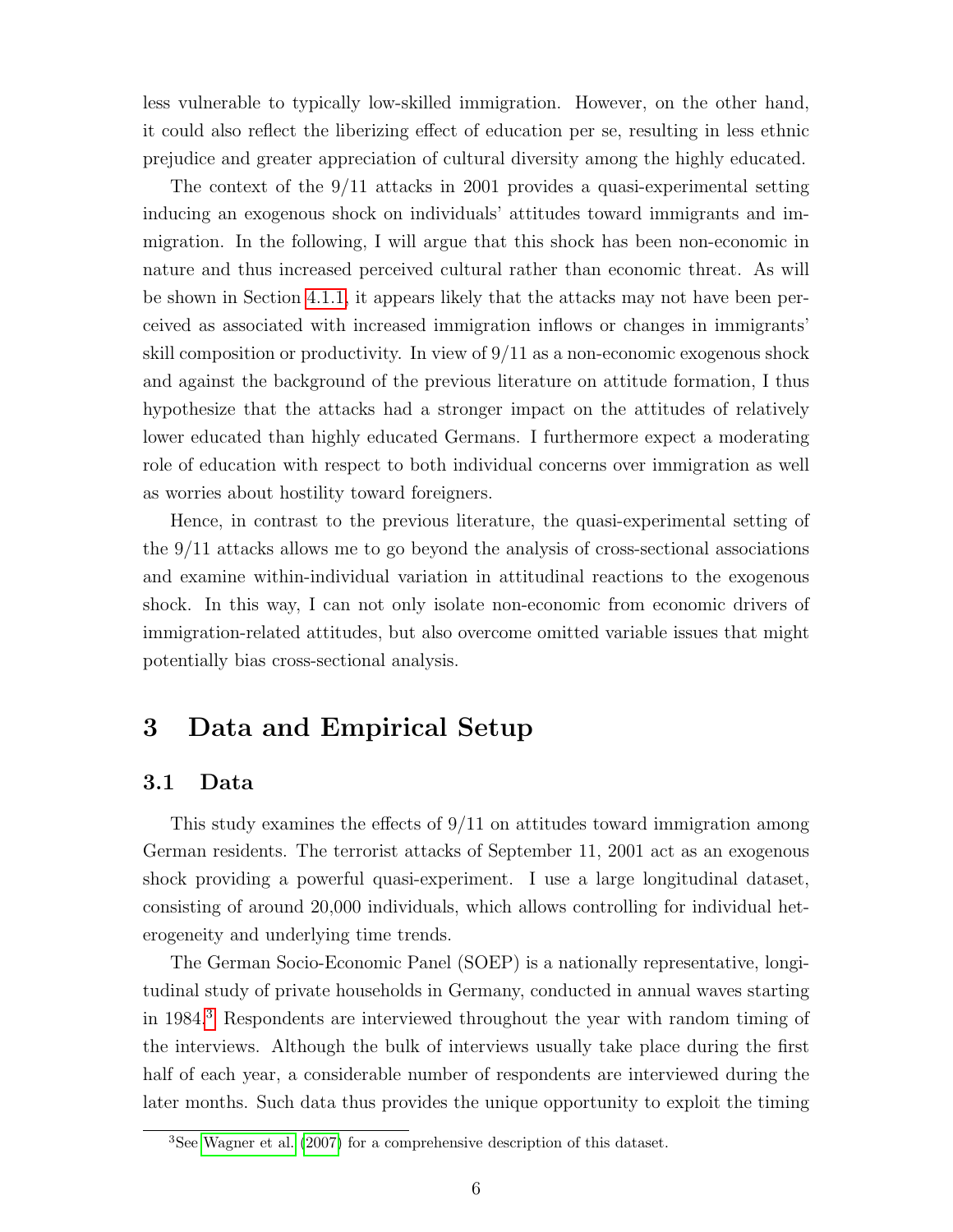of survey interviews in 2001 to identify 9/11 effects.[4](#page-8-0)

The two main dependent variables employed in this analysis measure individuals' concerns over immigration to Germany and hostility toward foreigners or minorities in Germany, on a three-point scale ranging from "not at all" to "somewhat" to "very concerned". In 2000, 32.09 percent of native German respondents were very concerned about immigration to Germany, while 21.90 percent where not at all concerned. In the same year, 31.26 percent stated a strong concern over hostility toward foreigners or minorities in Germany, with 16.55 percent not at all worried about this issue.[5](#page-8-1) Measures of concern over general economic development and about crime in Germany are scaled in the same way as the main dependent variables.

Two subsamples are considered in the following. The first includes all individuals aged 17 or older without a so-called migration background<sup>[6](#page-8-2)</sup> who were interviewed between January 2000 and December 2001, i.e. the 2000 and 2001 SOEP waves. Individuals who took no interview in 2001 or were interviewed on the date of September 11 in 2001 are excluded from the analysis. Moreover, observations with missing information on either of the two main dependent variables are also discarded (1.58 percent of the total sample). This first sample is unbalanced and includes a total of 34,653 observations (16,663 in 2000 and 17,990 in 2001). Next, I consider a second subsample, which additionally includes the two-year period before and after the 9/11 terror attacks, i.e. the waves 1999–2004. This second unbalanced sample consists of 70,799 observations.

#### Table [1](#page-19-0) about here

Descriptive statistics of the two samples are presented in Table [1.](#page-19-0) Each of the samples is again split into two groups – the pre- $9/11$  (control) group including individuals who were interviewed in 2001 between January 1 and September 10, and the post-9/11 (treatment) group consisting of individuals surveyed between September 11 and December 31 in the year 2001. Individuals in the post-9/11 group are on average younger, report a slightly higher household income, less likely to be on maternal leave or widowed, and more likely to be single than respondents in the control group. Although it is not clear why such differences occur, it is important to control for these characteristics.

<span id="page-8-0"></span><sup>4</sup>See [Berger](#page-16-9) [\(2010\)](#page-16-9) for an example of a previous study exploiting random interview timing in the SOEP, examining the impact of the reactor accident at the Chernobyl nuclear power plant in 1986 on individual life satisfaction and environmental worries.

<span id="page-8-1"></span><sup>&</sup>lt;sup>5</sup>Note that the correlation between the two outcome measures is rather low, the correlation coefficient amounts to 0.0981 in 2000, which justifies separate estimation models for each dependent variable instead of joint modeling.

<span id="page-8-2"></span> $6$ An individual is defined as having a migration background if the person is an immigrant to Germany or is born in Germany to at least one immigrant parents.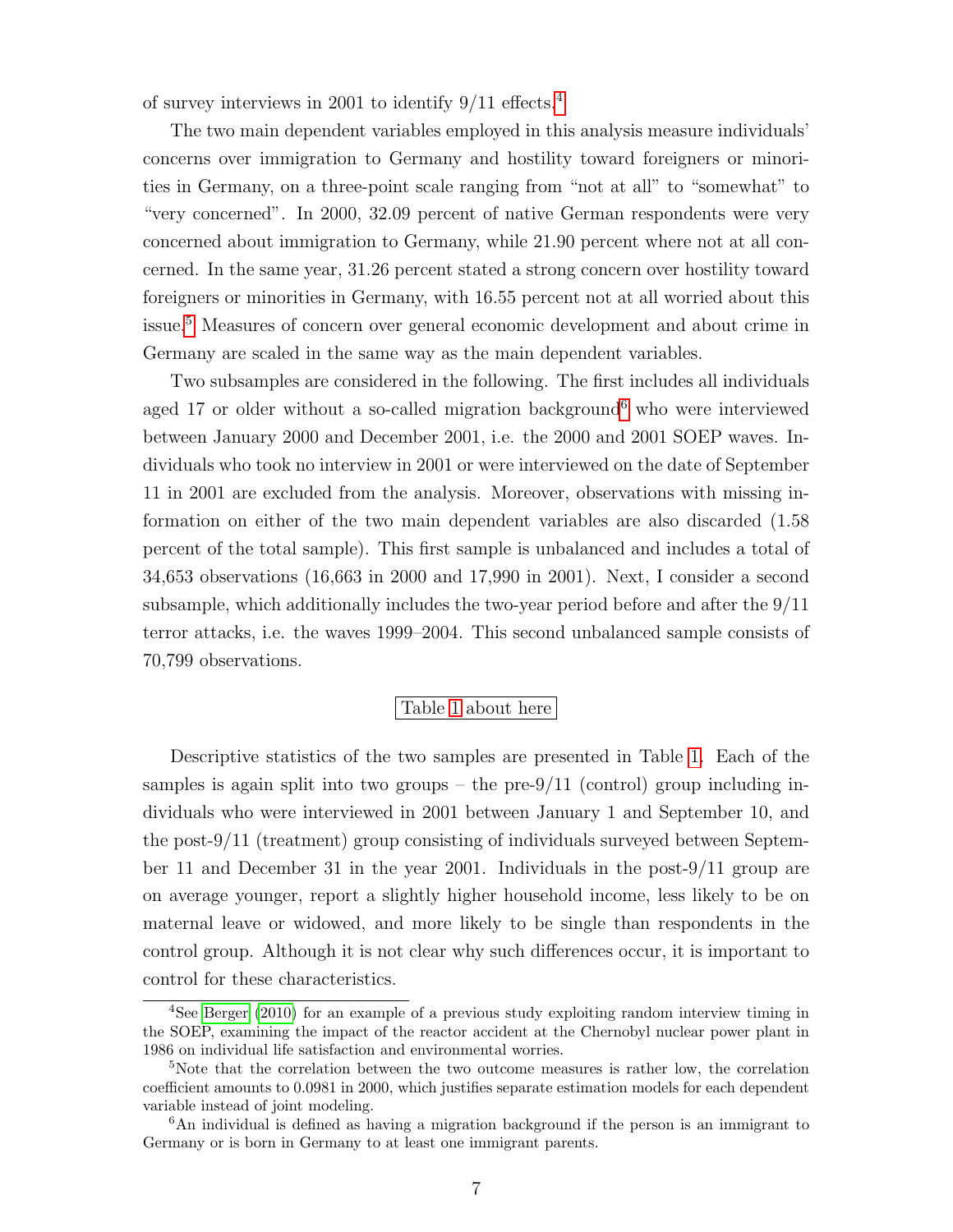#### 3.2 Empirical Strategy

I apply a difference-in-difference approach to identify the effects of 9/11 on individual attitudes of German natives toward immigration and xenophobic hostility, comparing attitude levels of pre- and post-9/11 respondents in 2001 and relating them to the same respondents' attitude levels one year prior.  $A_{it}$  denotes the level of concern over immigration (hostility toward foreigners) of individual  $i$  at time  $t$ . Post9/11 is a dummy variable equal to one if the survey interview took place after September 11 in 2001, i.e. in the period from September 12 to December 31 in 2001, and zero otherwise.  $Year=2001$  is a dummy representing the 2001 survey year, the year of the terror attacks,  $u_i$  is an individual fixed effect, and  $\epsilon_{it}$  is a time-varying random error term.

$$
A_{it} = \alpha + \beta_1 Post9/11_{it} + \beta_2 (Year = 2001)_t + \beta_3 [Post9/11_{it} \times (Year = 2001)_t] + u_i + \epsilon_{it}
$$

Parameter  $\beta_3$  is the difference-in-difference estimator that will represent the causal impact of 9/11 on those interviewed between September 12 and December 31 in 2001 (i.e. the average treatment effect on the treated), under the assumption that attitudes of the pre- and post-9/11 group would have changed identically in the absence of the terror events (common trend assumption). This parameter is identified through variation in average attitude levels between respondents who were interviewed before and after 9/11 in 2001, and the comparison of this difference with variation in average attitudes between the pre- and post-9/11 group in 2000.  $\beta_3$ is estimated by applying either pooled OLS with clustering at the individual level, random-effects or fixed-effects models to the above equation. In the following, I will additionally provide estimates of this approach including an extended time period of two years before and after the terror attacks, i.e. the years 1999-2003, to carefully control for underlying aggregate time trends.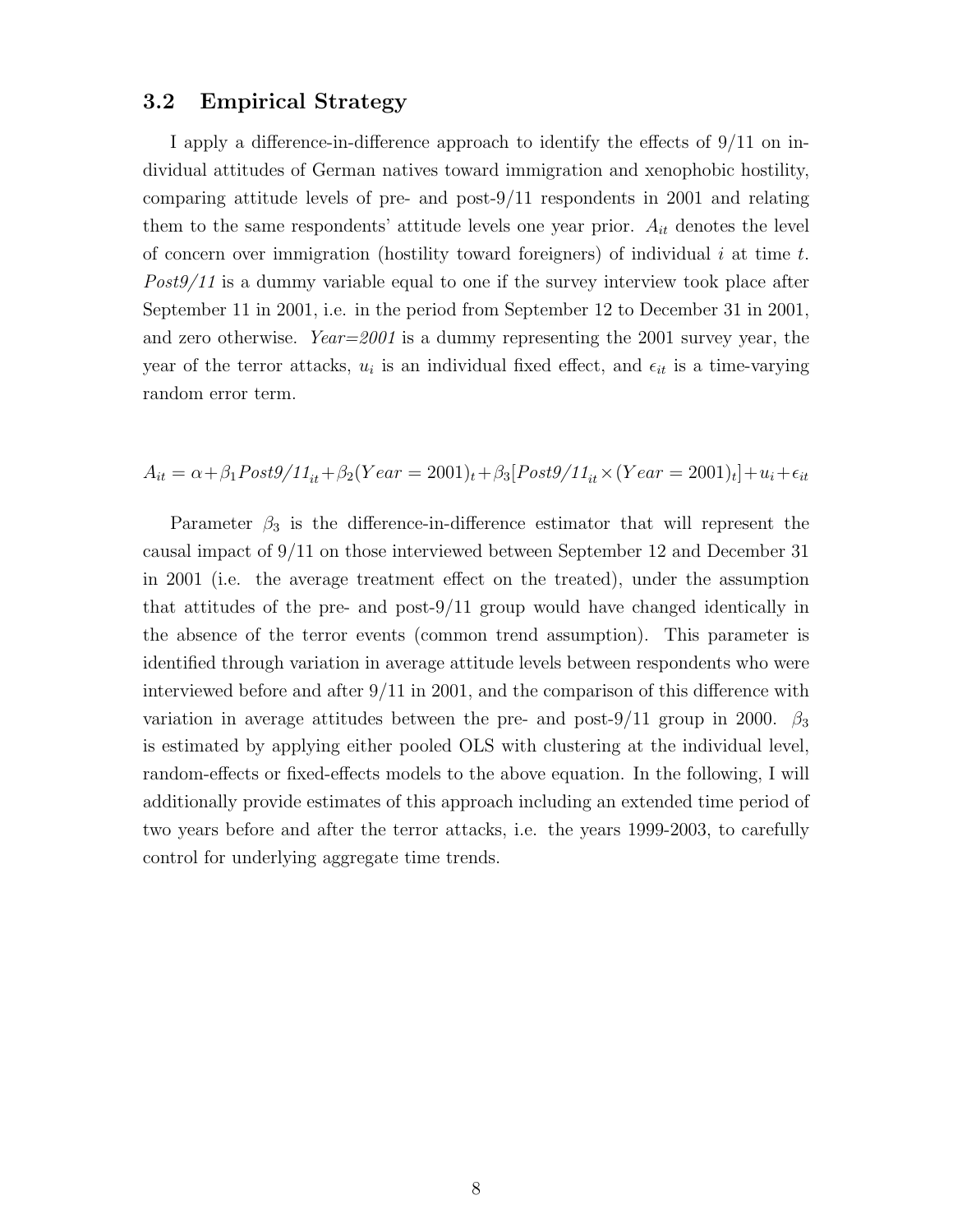# <span id="page-10-0"></span>4 Results and Discussion

#### <span id="page-10-1"></span>4.1 Baseline results

Table [2](#page-19-1) presents first evidence of a 9/11 impact on individual attitudes toward immigration and concerns over xenophobic hostility in Germany, with estimates using OLS as well as GLS random- and fixed-effects models shown for each dependent variable. With respect to attitudes toward immigration, the coefficients on the interaction term between  $Post9/11$  and  $Year=2001$  are statistically significant and positive across all three models. The point estimates range between 0.129 and 0.152, which is around 38 to 44 percent of one within-individual standard deviation in worries about immigration. This indicates that the post-9/11 treatment group experienced a substantial increase in concerns over immigration, while at the same time respondents in the pre-9/11 control group were even slightly less worried about immigration in 2001 than these same individuals reported in 2000. Interestingly, a similar pattern is observed with respect to people's concerns over hostility toward foreigners or minorities in Germany. Across all three models, the estimated coefficient on the interaction term is significant and negative, with magnitudes ranging from around 29 to 36 percent of one within standard deviation in concerns over xenophobic hostility. This implies that the 9/11 attacks did not only result in increased worries about immigration, but also a decrease in worries about xenophobic hostility in Germany. The significant and positive coefficient on  $Year=2001$  indicates that the control group of pre-9/11 respondents instead experienced a moderate increase in such concerns from 2000 to 2001.

#### Table [2](#page-19-1) about here

This first set of results demonstrate the immediate negative effects of the 9/11 terror attacks in the US on public attitudes in a European country. However, an important assumption is that the attitudes of both the treatment and control group would have followed a similar path in the absence of the treatment. One means of checking this is to consider whether both groups' attitude levels followed a similar trend in the years preceding 2001 and the years after the event. Figure [1](#page-20-0) shows that the average levels of individuals' worries about immigration and concern over xenophobic hostility follow a very similar trend for both pre- and post-9/11 groups in the two-year periods before and after 2001. However, in the year of the attacks the trend diverges for the two groups, with a noticeable increase in worries about immigration and a considerable decrease in concerns over xenophobic hostility for those interviewed post-9/11 from 2000 to 2001. This is consistent with the estimated treatment effects presented in Table [2.](#page-19-1)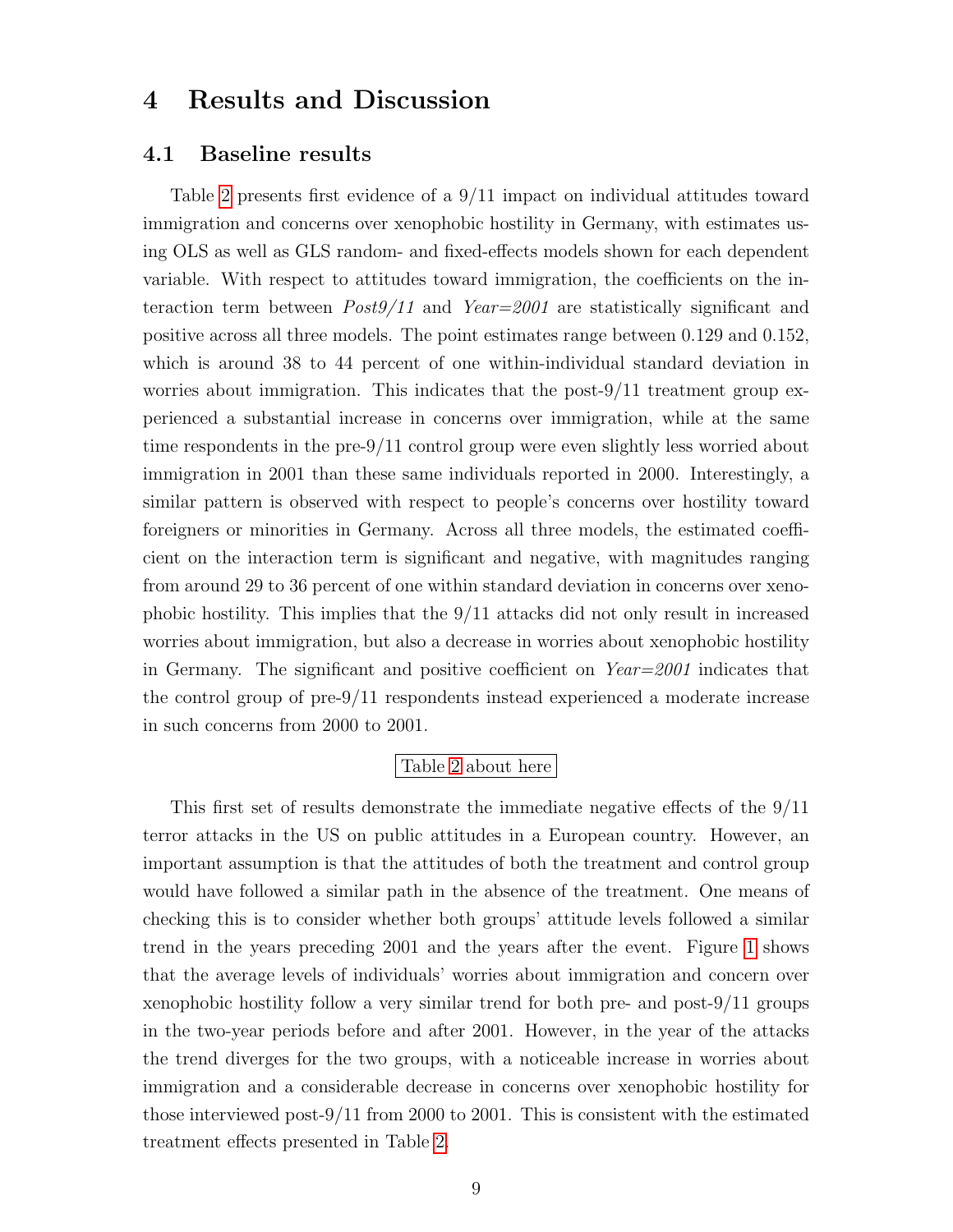#### Figure [1](#page-20-0) about here

In a next step, I incorporate the two years before and after the attacks (survey years 1999-2003) in the empirical analysis, to control more carefully for underlying time trends. In this second set of estimations, controls for gender, age, age squared and log household income, as well as dummies for marital status, labor force status, education, federal state and interview month are added. The results of the GLS models with random and fixed effects respectively are presented in Table [3.](#page-21-0) With this full specification, the estimated coefficients on the interactions of interest ( $Post9/11 \times$ Year=2001) remain positive and statistically significant in the case of worries about immigration and significantly negative with respect to concerns about xenophobic hostility. In contrast, coefficients on the interaction terms between the post-9/11 treatment group and indicators for the years prior to or post-2001 appear not to be significantly different from zero. This supports the view that, controlling for the relevant covariates, the attitudes of the treatment group do not systematically differ from those of the pre-9/11 control group for reasons other than the exogenous and unanticipated 9/11 terror shock. Note that in the years prior to 2001 both groups are untreated, while both are treated in the years after 2001. We thus only expect both groups to differ in the year 2001 due to interview timings pre- or post- $9/11$ , which appears to be confirmed by the estimation results in Table [3.](#page-21-0) Overall, the findings fit the evidence on international spillovers based on aggregated time trends.

#### Table [3](#page-21-0) about here

#### <span id="page-11-0"></span>4.1.1 Robustness

Was the shift toward more negative immigration-related attitudes following the 9/11 terror attacks accompanied by shifts in other, more general types of macro attitudes? Of special interest here are people's concerns over general economic development and worries about crime in Germany. Accordingly, Table [4](#page-22-0) explores the possibility that the 9/11 attacks also had an impact on these attitudes. Rerunning random and fixed effects models in the specification of Table [3](#page-21-0) with measures of worries about economic development and crime in Germany as dependent variables suggests no significant impact of  $9/11$  on these concerns. For all models in Table [4,](#page-22-0) the coefficient on the interaction of interest  $(Post9/11 \times Year=2001)$  is statistically insignificantly different from zero. This suggests that the effects shown in Section [4.1](#page-10-1) are not a result of an increased public awareness of security issues or changes in other economic concerns related to immigration. Instead, it is consistent with the interpretation of 9/11 representing a non-economic shock.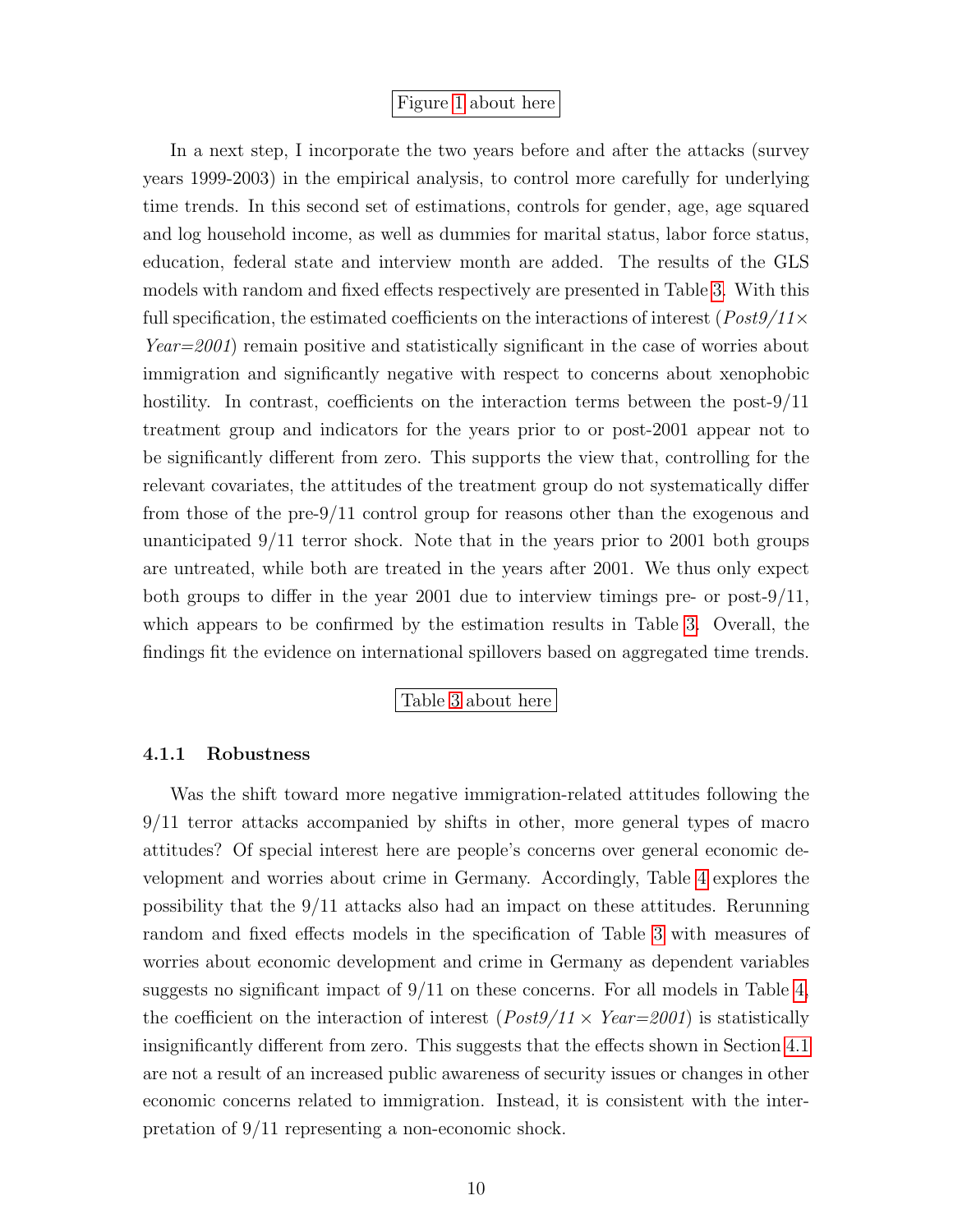Table [4](#page-22-0) about here

#### 4.2 Effect Heterogeneity and the Role of Education

Having established empirical evidence that the 9/11 terror events had significant negative effects on individual attitudes toward immigration and resulted in a decrease in worries about xenophobic hostility in Germany, I now investigate whether different types of individuals have been more or less responsive to the 9/11 shock. Along with possible differential effects on individuals according to their education levels, I also examine effect heterogeneity with respect to demographic characteristics such as gender and age, as well as regional foreigner concentration. Tables [5](#page-23-0) and [6](#page-24-0) recalculate the random effects estimations from Table [3](#page-21-0) for split samples by gender, age (i.e. below and above the age of 35), below and above average years of education (i.e. below and above 12 years of education) and federal states with below and above average shares of foreigners, respectively, for both main dependent variables.

As indicated by the first set of results in Table [5,](#page-23-0) men may have been slightly, however not statistically significantly, more responsive than women to the  $9/11$  attacks in terms of worries about immigration. Similarly, younger individuals appear to have reacted more strongly than older people, but these differences are also not very substantial. Furthermore, when comparing respondents in federal states with a relatively low share of foreigners with those in states with a relatively higher share of foreigners, there appear to be no significantly different reactions to the 9/11 events in terms of attitudes toward immigration. The latter finding is particularly interesting in the light of empirical evidence from previous studies employing cross-sectional analysis in the German context . For example, [Fertig and Schmidt](#page-17-10) [\(2001\)](#page-17-10) find that a lower regional foreigner concentration is associated with less favorable immigrationrelated attitudes among natives on average. However, in response to 9/11, individuals do not seem to update their attitudes toward immigration differently according to whether they reside in a region with a low- or high share of foreigners.

The previous background discussion suggests that education may moderate 9/11 effects. Indeed, the estimation results by education level show that the attacks had a larger impact on the group of relatively lower educated individuals than the highly educated. Moreover, the difference is substantial and statistically significant.<sup>[7](#page-12-0)</sup> Within the subsample of highly educated individuals, the estimated coefficient on

<span id="page-12-0"></span><sup>7</sup> I additionally estimated specifications introducing interaction effects instead of split samples by education level. Results are presented in Table [A1](#page-25-0) in the Appendix for both dependent variables. Similar estimations including interactions with respect to age, gender and regional foreigner share yield non-significant coefficients on the respective interaction terms. These results are available upon request.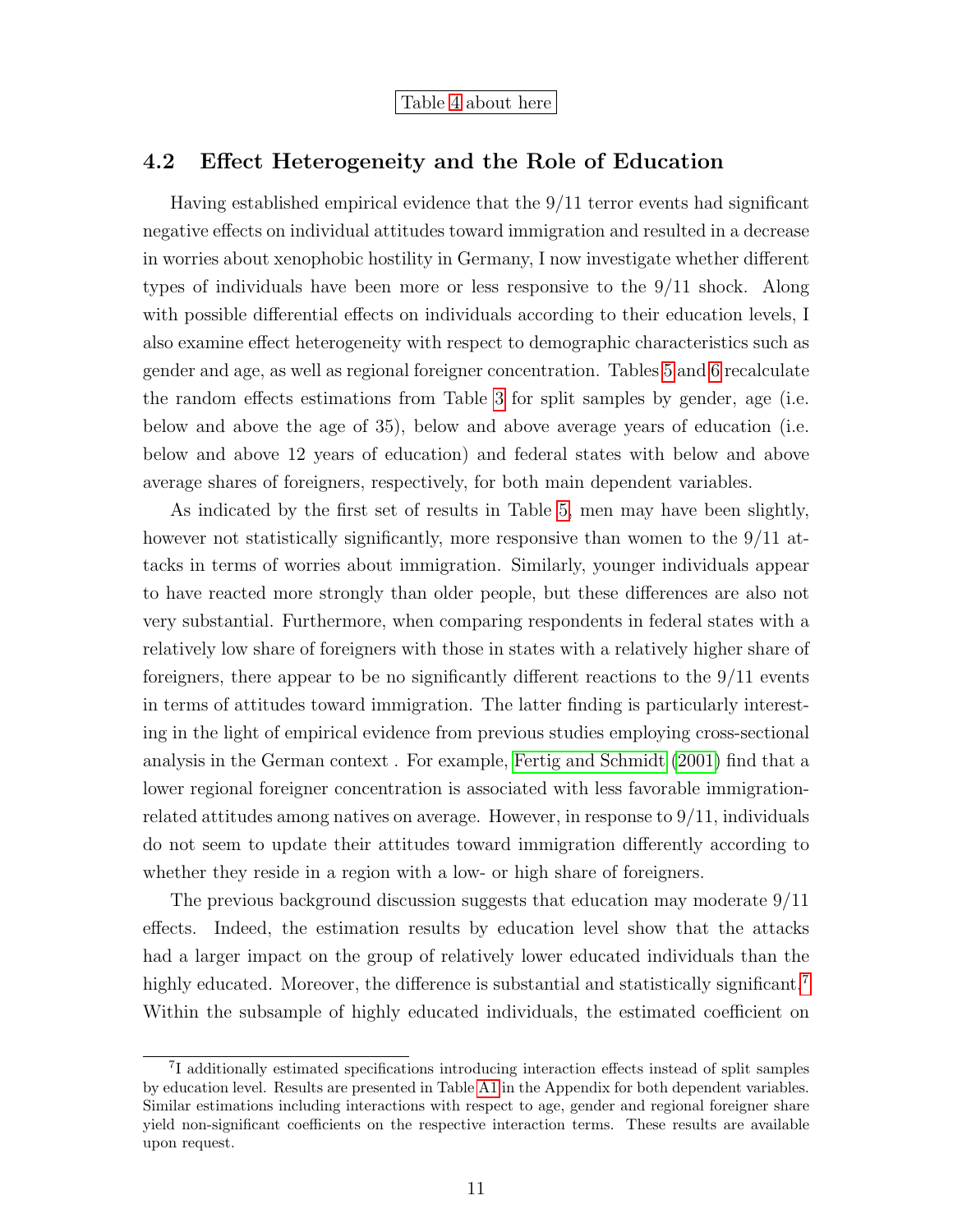the interaction  $Post9/11 \times Year = 2001$  is small in size and not significantly different from zero. Hence, the group of highly educated does not appear to have updated their attitudes toward immigration in the light of the 9/11 events.

#### Table [5](#page-23-0) about here

The second set of results in Table [6](#page-24-0) deals with effect heterogeneity with respect to individual concerns over xenophobic hostility. Interestingly, the estimated coefficients on the interaction  $Post9/11 \times Year = 2001$  are very similar to each other throughout the split samples, and the differences between males and females, young and old, residents in regions with low and high share of foreigners, and also between the low and the high-educated group are not statistically significant. Consequently, the 9/11 attacks appear to have uniformly lowered individuals' worries about xenophobic hostility across the population subgroups analyzed. In particular, there is no evidence of a moderating role of education, with both the highly and lower educated reacting equally strongly to the attacks by being less concerned about xenophobic tendencies in the German society. This result is especially striking considering the previous finding of a moderating effect with respect to peoples' attitudes toward immigration.

#### Table [6](#page-24-0) about here

However, the ambiguous nature of the measure of individuals' concerns over xenophobic hostility does not allow for a straightforward interpretation of the latter results, as the survey question might in fact trigger diverse connotations. For instance, while one person might report weak concerns over xenophobic hostility due to a distaste for foreigners in Germany or a lack of empathy with them, another individual may report weak concerns due to their belief that there are no xenophobic tendencies immanent in the German society. The former would therefore reflect an opinion toward minorities or immigrants, while the latter would rather represent an opinion toward fellow German residents. Unfortunately, the different associations related to the survey question are not observable to the researcher, and might even differ according to the respondent's educational level. The result of lower concerns over xenophobic hostility in response to the 9/11 events could thus either be interpreted as a shift to more negative attitudes toward immigrants and minorities, or alternatively might indicate a shift to more positive attitudes toward fellow German natives. While it is not possible to clearly distinguish between these two interpretations within this study, it is certainly not intuitive to think of a large-scale terror attack as to having resulted in expectations of decreasing xenophobic tendencies in Germany, especially given the German history of xenophobic incidents and violent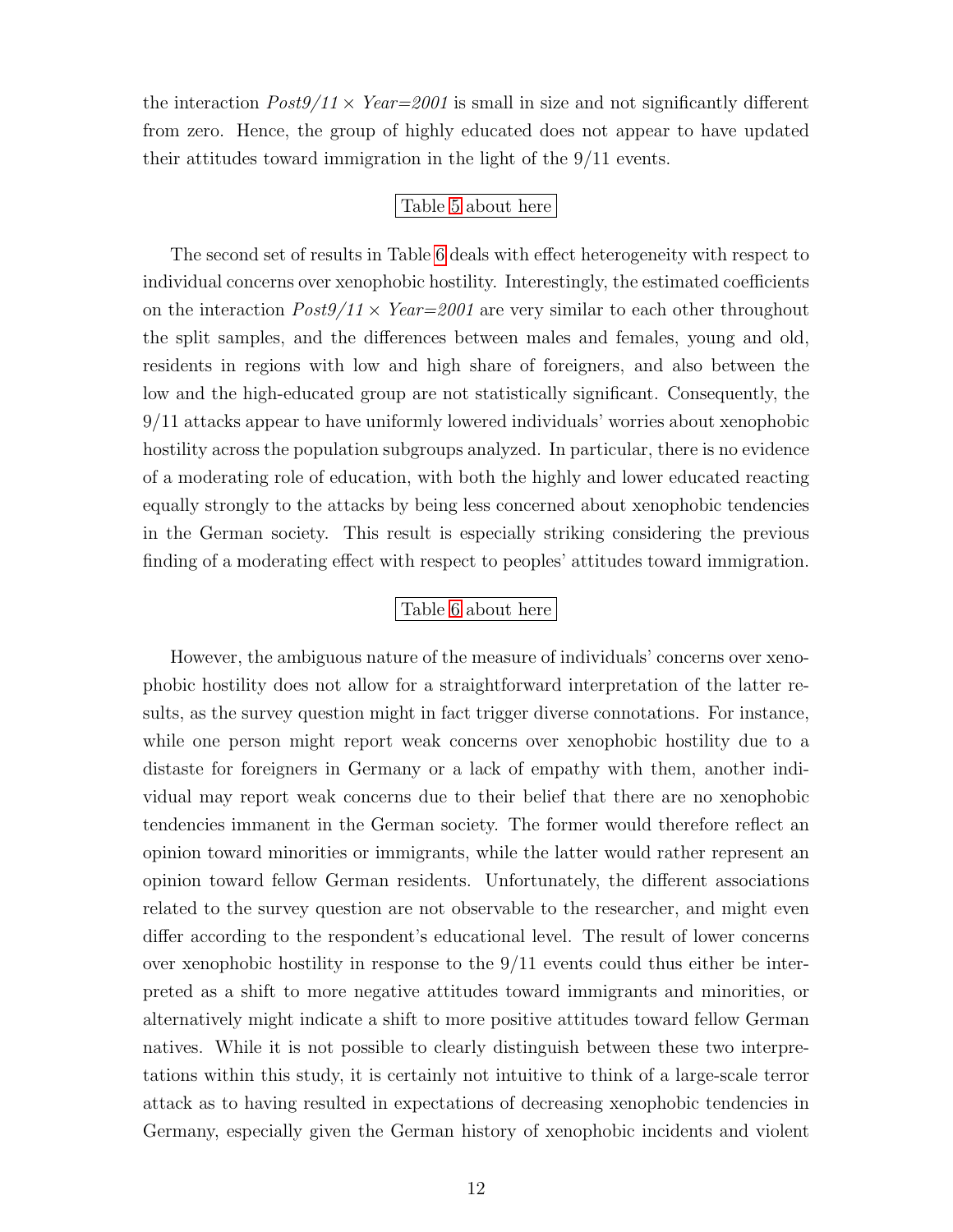acts against foreigners (see e.g. [Krueger and Pischke, 1997\)](#page-18-7). Against this background, the finding of low- and high-educated respondents reacting equally strongly to the 9/11 events with lower worries about xenophobic hostility casts some doubt on the moderating role of education in this context.

The results presented here might rather point at distorting effects due to real or perceived social desirability response bias, which is both higher for the better educated and more prevalent in the more obtrusive question on concerns over immigration. Studying such distorting effects on expressions of immigration attitudes in survey interviews, e.g. [Janus](#page-17-11) [\(2010\)](#page-17-11) finds that college graduates are more likely than respondents with a lower educational level to conceal anti-immigration views when asked directly . Stocké  $(2007)$  shows that better educated respondents of the German General Social Survey (ALLBUS) perceive stronger social desirability incentives when answering racial attitude questions than the less educated. If the survey question on xenophobic hostility is perceived as less obtrusive, especially due to its ambiguous connotation, then its responses may be more in line with individuals' "true" attitudes. In turn, this would suggest that the finding of a moderating role of education with respect to attitudes toward immigration is solely an artifact of self-presentational concerns. However, I cannot observe respondents' sensitivity to social desirability pressures within this setting, and thus the above interpretation efforts must remain of a speculative nature.

## <span id="page-14-0"></span>5 Summary and Conclusion

This study highlights that the 9/11 terror attacks in the US had a significant and negative impact on individual attitudes toward immigration and immigrants among native German residents. More specifically, it is shown that the attacks increased worries about immigration by around 38 to 44 percent of one withinindividual standard deviation, and lowered concerns over xenophobic hostility by approximately 29 to 36 percent of one within standard deviation. These effects are significant and robust.

Moreover, this analysis provides evidence for the role of educational attainment in moderating individuals' attitudinal responses to a major event such as  $9/11$ . In fact, highly educated respondents have not shown any significant change in attitudes toward immigration in the aftermath of the attacks, whereas the lower educated reacted with a considerable and significant shift to more negative immigration attitudes. However, evidence with respect to individual concerns over xenophobic hostility show a different pattern, with both low- and high-educated individuals reacting equally strongly to the 9/11 attacks by lowering their concerns over xenophobic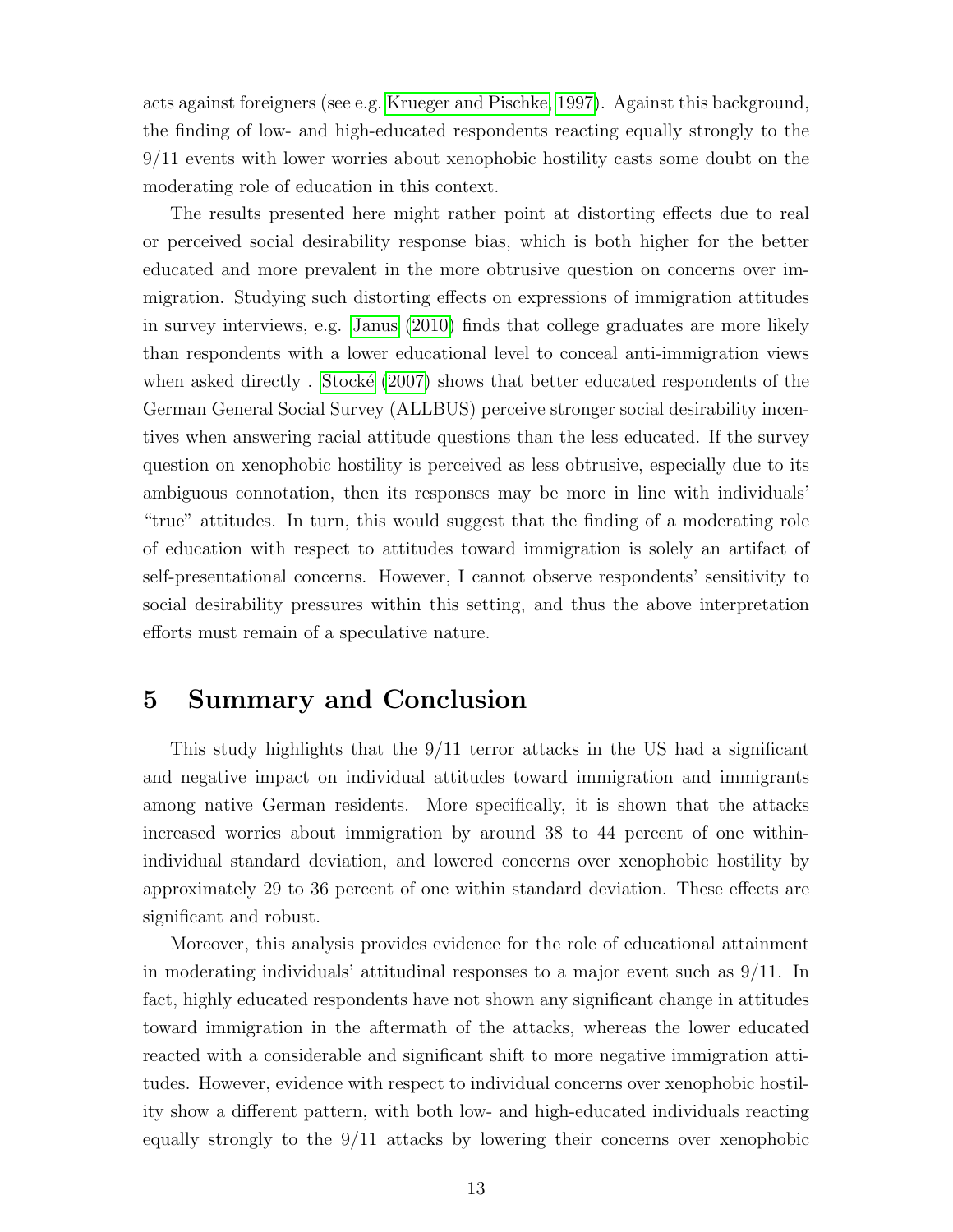hostility in Germany. Despite the ambiguous character of the measure of attitudes toward xenophobic tendencies, this finding may cast some doubt on a universal moderating role of education.

Overall, this study provides the first causal evidence that the 9/11 terror attacks in the US provoked substantial changes toward more negative immigration-related attitudes within the wider German society. It shows that external non-economic shocks and other major media events may have the potential to trigger voters' cultural prejudices and frame the public debate. Mixed evidence on the moderating role of education points to the important future research agenda of examining the mechanisms behind the potential effect of education on anti-immigration and antiforeigner sentiments. Another step for further study in this context would be to probe the influence of social desirability pressures among the highly educated.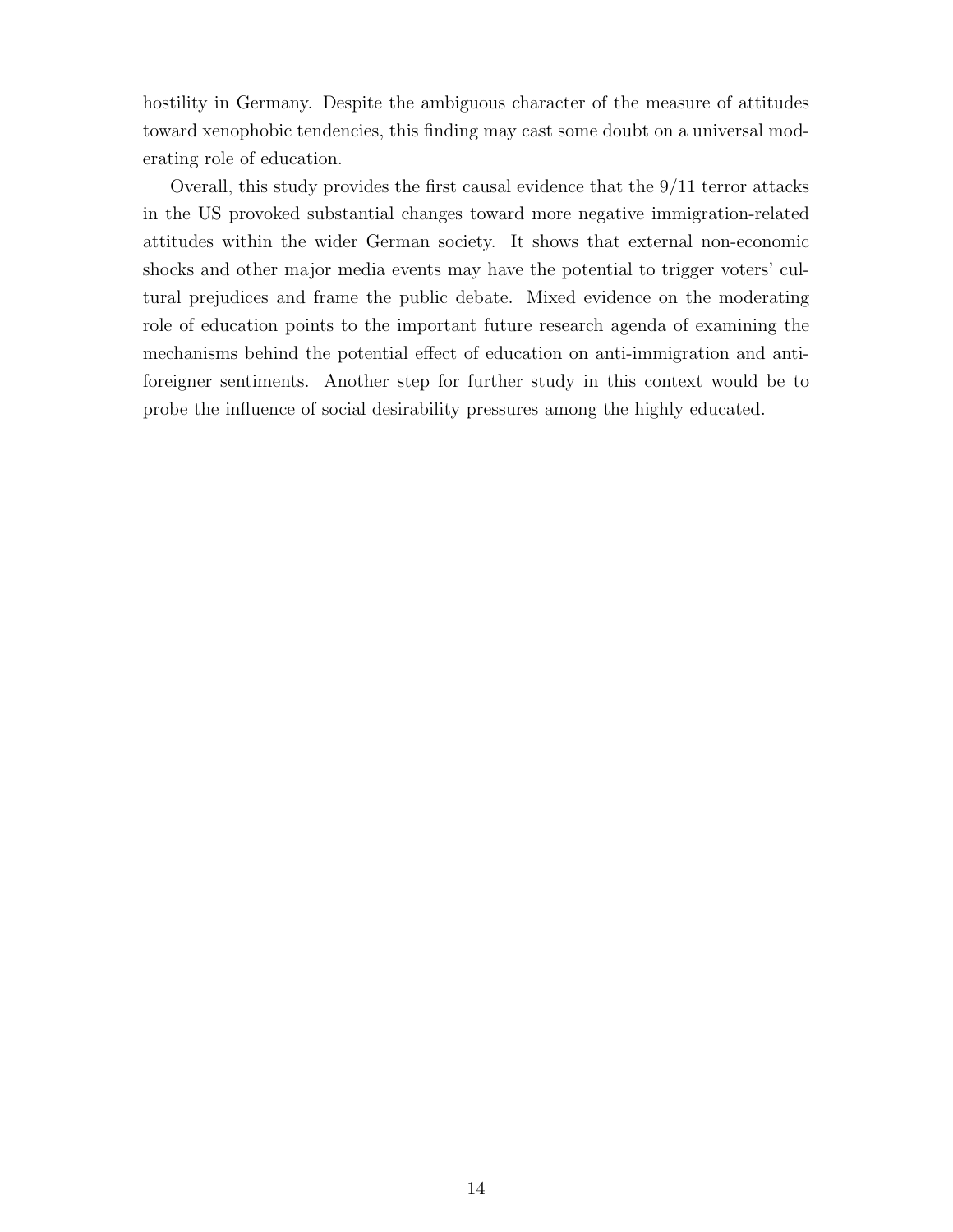# References

- <span id="page-16-7"></span>American-Arab Anti-Discrimination Committee (2003). Report on Hate Crimes and Discrimination Against Arab Americans: The Post-September 11 Backlash. American-Arab Anti-Discrimination Committee Report, ADC Research Institute, Washington. Available at http://www.adc.org/PDF/hcr02.pdf.
- <span id="page-16-2"></span>Aslund, O. and D.-O. Rooth (2005). Shifts in Attitudes and Labor Market Discrimination: Swedish Experiences after 9-11. Journal of Population Economics  $18(4)$ , 603–629.
- <span id="page-16-5"></span>Bauer, T. K., M. Lofstrom, and K. F. Zimmermann (2000). Immigration Policy, Assimilation of Immigrants and Natives' Sentiments Towards Immigrants: Evidence from 12 OECD-Countries. Swedish Economic Policy Review  $7(2)$ , 11–53.
- <span id="page-16-9"></span>Berger, E. M. (2010). The Chernobyl Disaster, Concern about the Environment, and Life Satisfaction. Kyklos  $63(1)$ , 1–8.
- <span id="page-16-3"></span>Braakmann, N. (2009). The Impact of September 11th, 2001 on the Employment Prospects of Arabs and Muslims in the German Labor Market. Journal of Economics and Statistics (Jahrbücher für Nationalökonomie und Statistik) 299 $(1)$ , 2–21.
- <span id="page-16-1"></span>Braakmann, N. (2010). Islamistic Terror and the Labour Market Prospects of Arab Men in England: Does a Country's Direct Involvement Matter? Scottish Journal of Political Economy  $57(4)$ ,  $430-454$ .
- <span id="page-16-8"></span>Brosig, B. and E. Brähler (2002). Die Angst vor dem Terror - Daten aus deutschen Repräsentativerhebungen vor und nach dem 11. September (The Fear of Terror - Data from German Representative Surveys Before and After September 11). Journal für Konflikt-und Gewaltforschung (Journal of Conflict and Violence Research)  $\frac{4(2)}{77-94}$ .
- <span id="page-16-6"></span>Ceobanu, A. M. and X. Escandell (2010). Comparative Analyses of Public Attitudes Toward Immigrants and Immigration Using Multinational Survey Data: A Review of Theories and Research. Annual Review of Sociology 36 (1), 309–328.
- <span id="page-16-4"></span>Cornelissen, T. and U. Jirjahn (2012). September 11th and the Earnings of Muslims in Germany – The Moderating Role of Education and Firm Size. Journal of Economic Behavior and Organization 81 (2), 490–504.
- <span id="page-16-0"></span>Dávila, A. and M. T. Mora (2005). Changes in the Earnings of Arab Men in the US between 2000 and 2002. Journal of Population Economics  $18(4)$ , 587–601.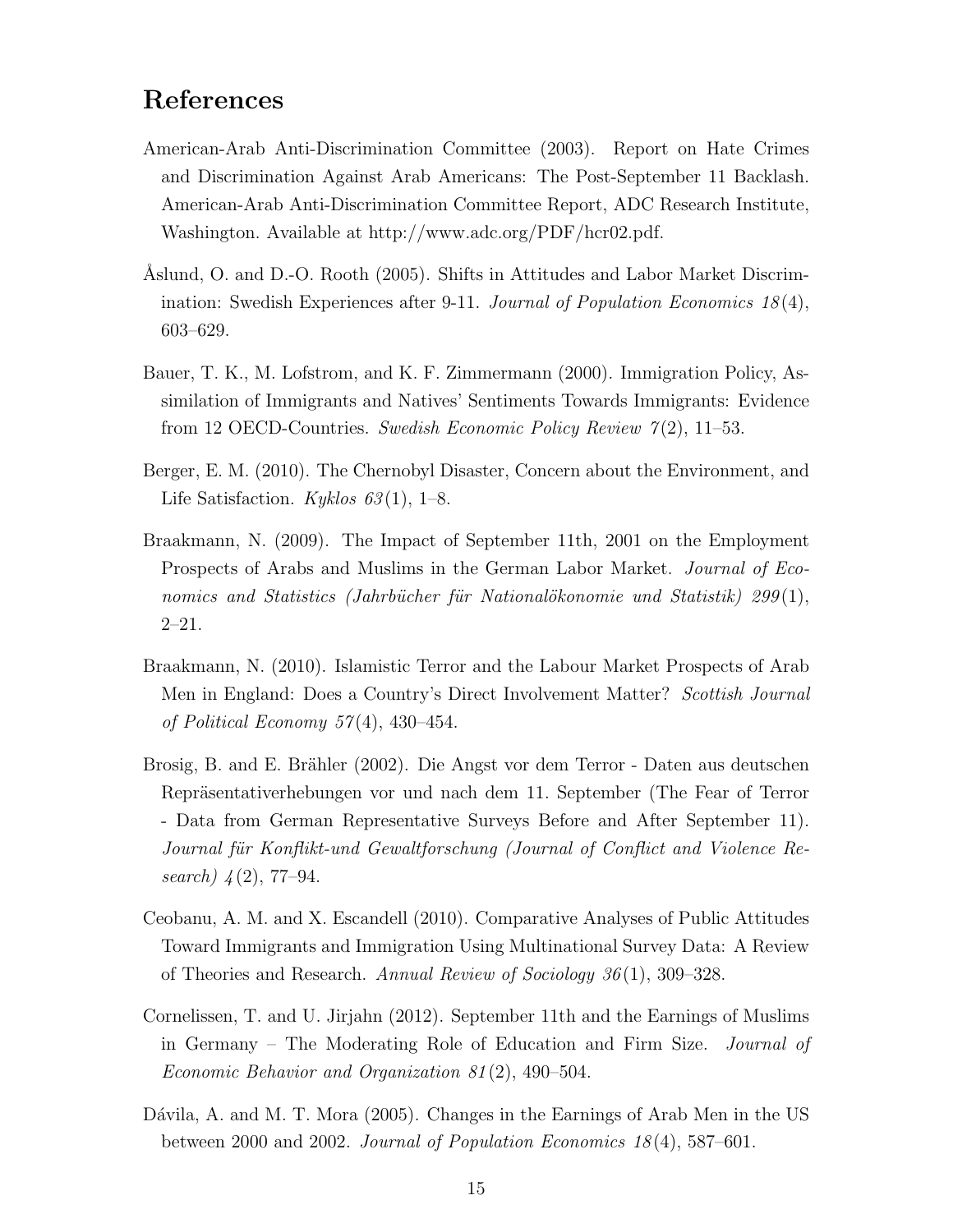- <span id="page-17-2"></span>Dustmann, C. and I. P. Preston (2007). Racial and Economic Factors in Attitudes to Immigration. The B.E. Journal of Economic Analysis & Policy  $\gamma(1)$ , Article 62.
- <span id="page-17-10"></span>Fertig, M. and C. M. Schmidt (2001). First-and Second-Generation Migrants in Germany–What Do We Know and What Do People Think? In R. Rotte and P. Stein (Eds.), Migration Policy and the Economy: International Experiences, Number 286, pp. 179–218. Neuried: Ars et unitas.
- <span id="page-17-9"></span>Fertig, M. and C. M. Schmidt (2011). Attitudes towards Foreigners and Jews in Germany: Identifying the Determinants of Xenophobia in a large Opinion Survey. Review of Economics of the Household  $9(1)$ , 99–128.
- <span id="page-17-8"></span>Gang, I. N. and F. L. Rivera-Batiz (1994). Unemployment and Attitudes Towards Foreigners in Germany, pp. 121–54. Physica Verlag.
- <span id="page-17-1"></span>Goel, D. (2010). Perceptions of Immigrants in Australia after 9/11. *Economic*  $Record 86 (275), 596–608.$
- <span id="page-17-6"></span>Gould, E. D. and E. F. Klor (2012). The Long-Run Effect of 9/11: Terrorism, Backlash, and the Assimilation of Muslim Immigrants in the West. CEPR Discussion Paper 8797.
- <span id="page-17-3"></span>Hainmueller, J. and M. J. Hiscox (2007). Educated Preferences: Explaining Attitudes Toward Immigration in Europe. International Organization 61 (02), 399–442.
- <span id="page-17-4"></span>Hainmueller, J. and M. J. Hiscox (2010). Attitudes toward Highly Skilled and Lowskilled Immigration: Evidence from a Survey Experiment. American Political Science Review 104 (1), 61–84.
- <span id="page-17-7"></span>Helly, D. (2004). Are Muslims discriminated against in Canada since September 2001? Canadian Ethnic Studies 36 (4), 24–45.
- <span id="page-17-5"></span>Human Rights Watch (2002). "We are not the Enemy": Hate Crimes against Arabs, Muslims, and Those Perceived to be Arab or Muslim after September 11. Human Rights Watch 6, available at http://www.hrw.org/sites/default/files/reports/usa1102.pdf.
- <span id="page-17-11"></span>Janus, A. L. (2010). The Influence of Social Desirability Pressures on Expressed Immigration Attitudes. Social Science Quarterly 91 (4), 928–946.
- <span id="page-17-0"></span>Kaushal, N., R. Kaestner, and C. Reimers (2007). Labor market effects of September 11th on Arab and Muslim residents of the United States. *Journal of Human* Resources  $42(2)$ , 275–308.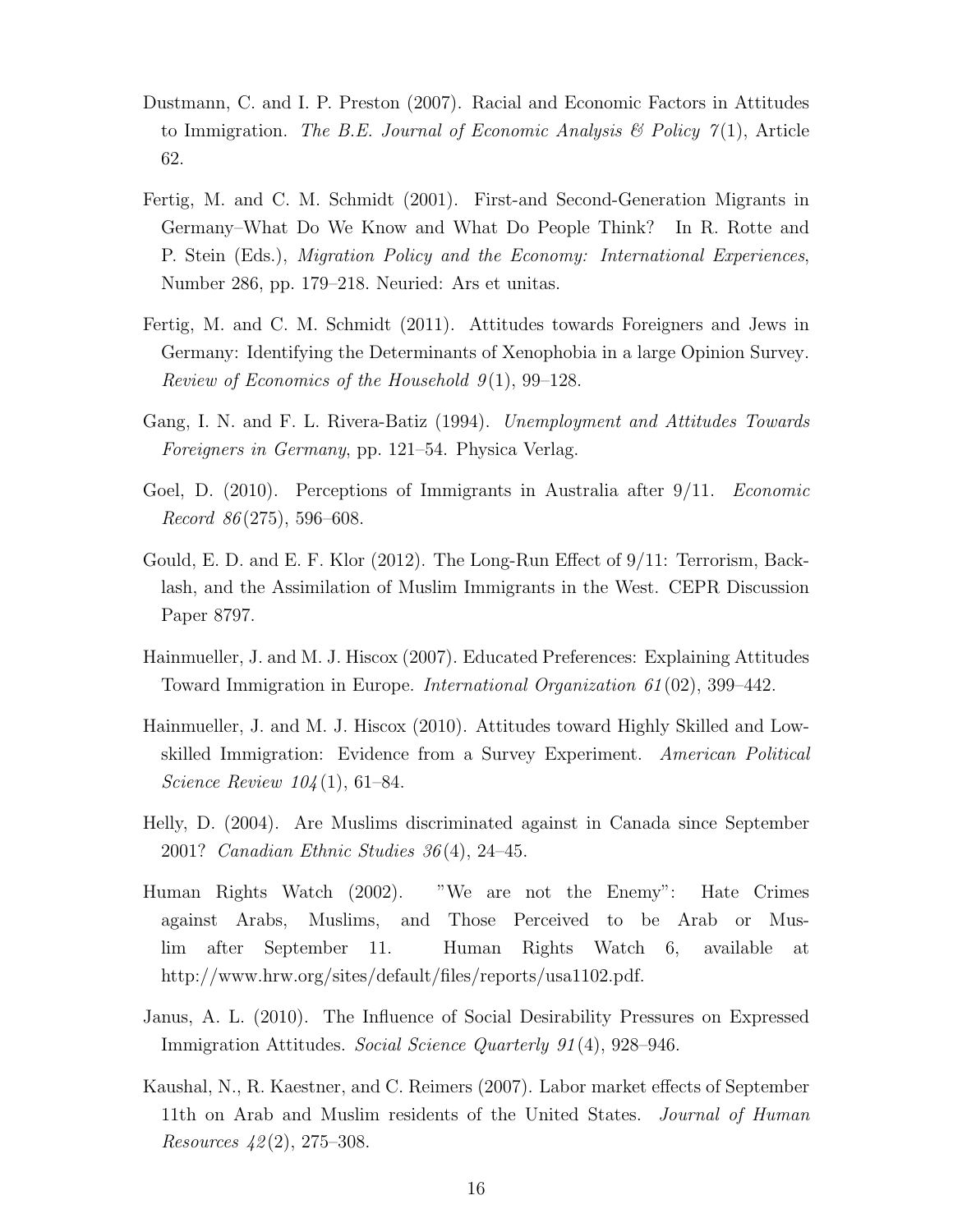- <span id="page-18-7"></span>Krueger, A. B. and J.-S. Pischke (1997). A Statistical Analysis of Crime Against Foreigners in Unified Germany. Journal of Human Resources 32, 182–209.
- <span id="page-18-4"></span>Mayda, A. M. (2006). Who is Against Immigration? A Cross-Country Investigation of Individual Attitudes Toward Immigrants. The Review of Economics and Statistics 88 (3), 510–530.
- <span id="page-18-5"></span>Metcalfe, R., N. Powdthavee, and P. Dolan (2011). Destruction and Distress: Using a Quasi-Experiment to Show the Effects of the September 11 Attacks on Mental Well-Being in the United Kingdom. The Economic Journal 121(550), 81–103.
- <span id="page-18-0"></span>Orrenius, P. M. and M. Zavodny (2006). Did 9/11 Worsen the Job Prospects of Hispanic Immigrants? Unpublished manuscript, Federal Reserve Bank of Dallas Research Department.
- <span id="page-18-1"></span>Rabby, F. and W. M. Rodgers (2011). Post 9-11 U.S. Muslim Labor Market Outcomes. Atlantic Economic Journal 39 (3), 273–289.
- <span id="page-18-3"></span>Scheve, K. F. and M. J. Slaughter (2001). Labor Market Competition and Individual Preferences over Immigration Policy. *Review of Economics and Statistics 83*(1), 133–145.
- <span id="page-18-2"></span>Shannon, M. (2012). Did the September 11th Attacks affect the Canadian Labour Market? *Economics Letters*  $115(1)$ , 91–93.
- <span id="page-18-8"></span>Stock´e, V. (2007). Determinants and Consequences of Survey Respondents' Social Desirability Beliefs about Racial Attitudes. Methodology: European Journal of Research Methods for the Behavioral and Social Sciences 3 (3), 125–138.
- <span id="page-18-6"></span>Wagner, G. G., J. R. Frick, and J. Schupp (2007). The German Socio-Economic Panel Study (SOEP) – Scope, Evolution and Enhancements. Schmollers  $Jahrbuch 127(1), 139-169.$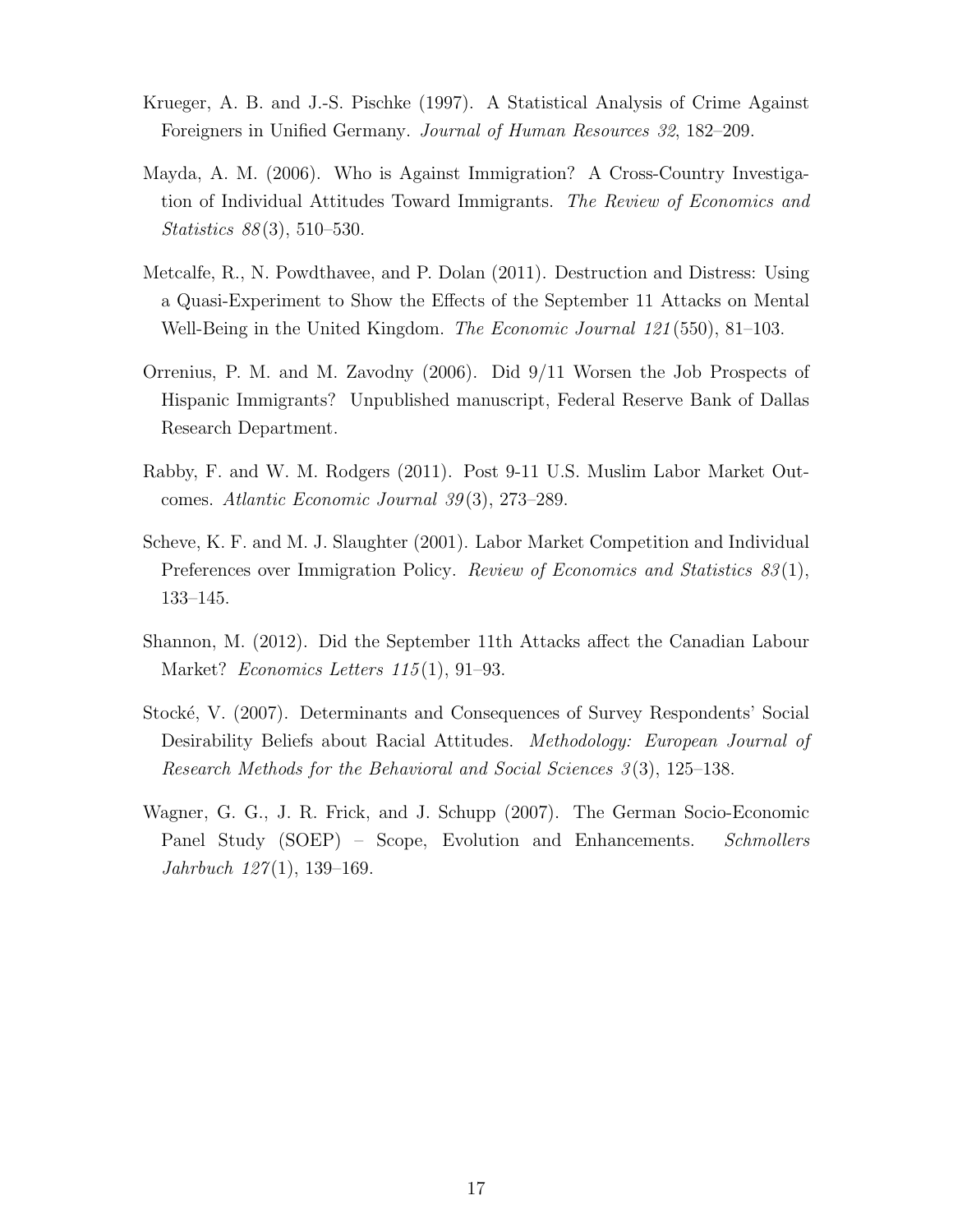<span id="page-19-0"></span>

|                                     |                             | Sample 2000-2001            |                             |                             | Sample 1999-2003            |                             |
|-------------------------------------|-----------------------------|-----------------------------|-----------------------------|-----------------------------|-----------------------------|-----------------------------|
|                                     | All                         | $Pre-9/11$                  | $Post-9/11$                 | All                         | $Pre-9/11$                  | $Post-9/11$                 |
| $\boldsymbol{N}$                    | 34,653                      | 34,046                      | 607                         | 70,799                      | 69,730                      | 1,069                       |
| Worries immigration                 | 2.050                       | 2.050                       | 2.044                       | 2.072                       | 2.072                       | $2.028*$                    |
| Worries hostility toward foreigners | (0.726)<br>2.181<br>(0.679) | (0.727)<br>2.181<br>(0.680) | (0.710)<br>2.163<br>(0.641) | (0.722)<br>2.128<br>(0.666) | (0.722)<br>2.128<br>(0.667) | (0.744)<br>2.112<br>(0.655) |
| Male                                | 0.477                       | 0.477                       | 0.499                       | 0.478                       | 0.478                       | $0.511*$                    |
| Age                                 | 46.546                      | 46.577                      | 44.817*                     | 47.237                      | 47.270                      | 45.065                      |
| $Ln(net$ household income)          | 8.321                       | 8.320                       | $8.412*$                    | 8.057                       | 8.056                       | $8.148*$                    |
| Lower than secondary degree         | 0.031                       | 0.030                       | 0.040                       | 0.026                       | 0.026                       | $0.039*$                    |
| Secondary degree                    | 0.801                       | 0.801                       | 0.784                       | 0.803                       | 0.804                       | $0.775*$                    |
| Tertiary degree                     | 0.168                       | 0.168                       | 0.176                       | 0.171                       | 0.170                       | 0.186                       |
| Full-time employed                  | 0.423                       | 0.423                       | 0.433                       | 0.421                       | 0.420                       | 0.431                       |
| Unemployed                          | 0.099                       | 0.100                       | 0.091                       | 0.101                       | 0.101                       | 0.102                       |
| Other Employment                    | 0.205                       | 0.204                       | $0.252*$                    | 0.202                       | 0.201                       | $0.247*$                    |
| Retired                             | 0.220                       | 0.221                       | 0.191                       | 0.232                       | 0.232                       | $0.186*$                    |
| Maternity leave                     | 0.020                       | 0.020                       | $0.008*$                    | 0.018                       | 0.018                       | $0.007*$                    |
| In education                        | 0.032                       | 0.032                       | 0.025                       | 0.028                       | 0.028                       | 0.027                       |
| Married                             | 0.636                       | 0.637                       | 0.608                       | 0.639                       | 0.639                       | $0.609*$                    |
| Single                              | 0.230                       | 0.228                       | $0.292*$                    | 0.223                       | 0.222                       | $0.280*$                    |
| Divorced                            | 0.070                       | 0.070                       | 0.059                       | 0.072                       | 0.072                       | 0.071                       |
| Widowed                             | 0.064                       | 0.065                       | $0.041*$                    | 0.066                       | 0.067                       | $0.040*$                    |

Table 1: Descriptive Statistics

Notes: Attitude measures (worries) take a value of  $1 =$  not concerned at all,  $2 =$  somewhat concerned, and  $3 =$  very concerned. An individual is assigned to the pre- $9/11$  group if they were interviewed between January 1, 2001 and September 10, 2001 and to the post-9/11 group if the 2001 interview took place between 12 September and 31 December that year. ∗ Statistically different from pre-9/11 mean at the 5 percent confidence level.

<span id="page-19-1"></span>Table 2: Worries about Immigration (Worries about Hostility toward Foreigners) and the 9/11 Attacks – Unbalanced Panel, SOEP 2000 – 2001

|                                  |                        | Worries about Immigration |                        |                        | Worries about Hostility |                       |
|----------------------------------|------------------------|---------------------------|------------------------|------------------------|-------------------------|-----------------------|
|                                  | <b>OLS</b>             | RE                        | FE                     | <b>OLS</b>             | RE                      | FE                    |
| $Post-9/11$                      | $-0.073*$<br>(0.042)   | $-0.082*$<br>(0.043)      |                        | 0.051<br>(0.034)       | 0.042<br>(0.040)        |                       |
| $Year=2001$                      | $-0.099***$<br>(0.006) | $-0.097***$<br>(0.005)    | $-0.094***$<br>(0.005) | $0.069***$<br>(0.006)  | $0.071***$<br>(0.006)   | $0.074***$<br>(0.006) |
| Year= $2001 \times$ Post- $9/11$ | $0.129***$<br>(0.043)  | $0.141***$<br>(0.041)     | $0.152***$<br>(0.042)  | $-0.131***$<br>(0.045) | $-0.119***$<br>(0.044)  | $-0.103**$<br>(0.045) |
| Constant                         | $2.102***$<br>(0.006)  | $2.099***$<br>(0.006)     | $2.098***$<br>(0.004)  | $2.146***$<br>(0.005)  | $2.143***$<br>(0.005)   | $2.144***$<br>(0.004) |
| N                                | 34,653                 | 34,653                    | 34,653                 | 34,653                 | 34,653                  | 34,653                |

Source: SOEP 2000-2001, own calculations.

Notes: Worries about immigration and worries about hostility toward foreigners take a value of  $1 =$  not concerned at all,  $2 =$  somewhat concerned, and  $3 =$  very concerned. Post-9/11 takes a value of 1 for both years (i.e. 2000 and 2001) if the individual was interviewed between January 1, 2001 and September 10, 2001 and 0 between 12 September 2001 and 31 December 2001. Base year = 2000. Standard errors are in parentheses and, in the OLS case, robust to the clustering by individual identification. \*  $p < 0.10$ , \*\*  $p < 0.05$ , \*\*\*  $p < 0.01$ .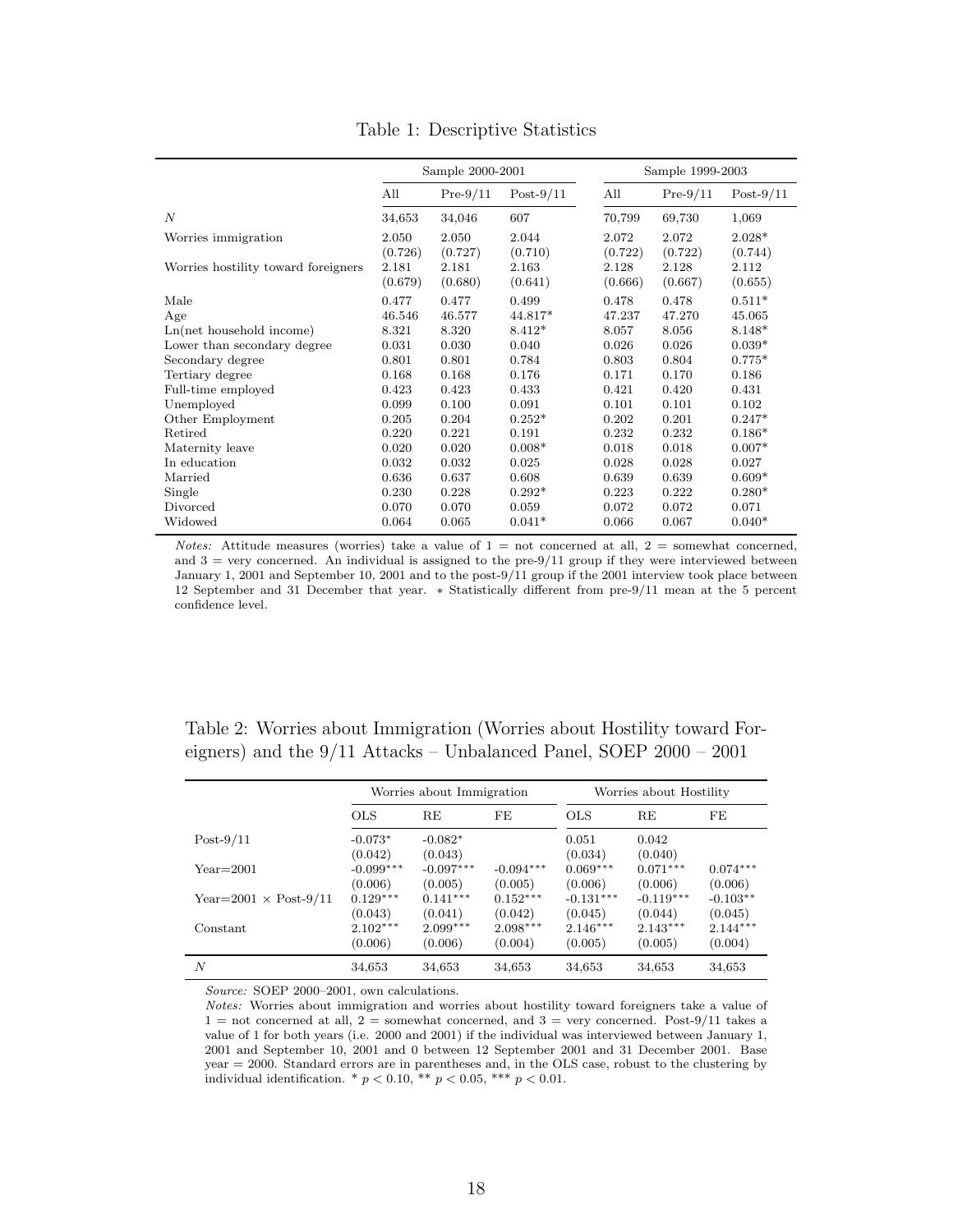<span id="page-20-0"></span>Figure 1: Trends in Worries about Immigration (Worries about Hostility toward Foreigners) Before and After the 9/11 Attacks, SOEP 1999 – 2003



Source: SOEP 1999–2003, own calculations.

Note: 2001 is the year of the 9/11 attacks. Thin dashed lines represent the 95%-confidence interval.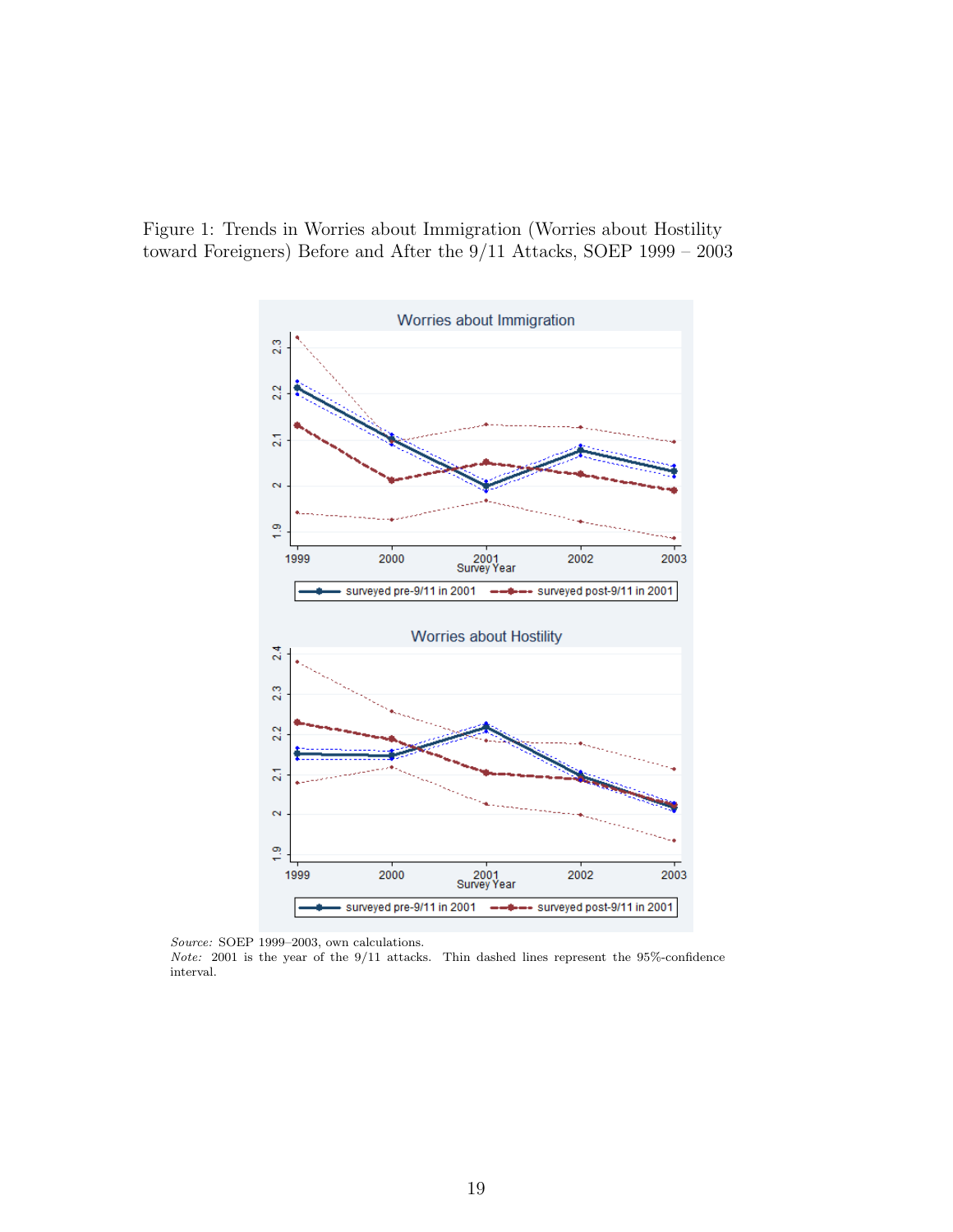|                                  |             | Worries about Immigration |             | Worries about Hostility |
|----------------------------------|-------------|---------------------------|-------------|-------------------------|
|                                  | RE          | FE                        | RE          | FE                      |
| $Post-9/11$                      | $-0.033$    |                           | 0.044       |                         |
|                                  | (0.076)     |                           | (0.075)     |                         |
| $Year=2000$                      | $-0.087***$ | $-0.080***$               | $-0.012*$   | $-0.001$                |
|                                  | (0.007)     | (0.012)                   | (0.007)     | (0.012)                 |
| $Year=2001$                      | $-0.190***$ | $-0.182***$               | $0.077***$  | $0.098***$              |
|                                  | (0.007)     | (0.020)                   | (0.007)     | (0.020)                 |
| $Year=2002$                      | $-0.148***$ | $-0.112***$               | $-0.039***$ | $-0.011$                |
|                                  | (0.008)     | (0.029)                   | (0.008)     | (0.030)                 |
| $Year=2003$                      | $-0.195***$ | $-0.158***$               | $-0.115***$ | $-0.079**$              |
|                                  | (0.008)     | (0.038)                   | (0.008)     | (0.039)                 |
| Year= $2000 \times$ Post- $9/11$ | $-0.034$    | $-0.047$                  | $-0.032$    | 0.002                   |
|                                  | (0.077)     | (0.080)                   | (0.078)     | (0.082)                 |
| Year= $2001 \times$ Post-9/11    | $0.170**$   | $0.171**$                 | $-0.308***$ | $-0.259***$             |
|                                  | (0.079)     | (0.081)                   | (0.080)     | (0.083)                 |
| Year= $2002 \times$ Post- $9/11$ | $-0.002$    | $-0.007$                  | $-0.082$    | $-0.056$                |
|                                  | (0.078)     | (0.081)                   | (0.079)     | (0.083)                 |
| Year= $2003 \times$ Post- $9/11$ | $-0.002$    | $-0.005$                  | $-0.076$    | $-0.061$                |
|                                  | (0.079)     | (0.081)                   | (0.080)     | (0.083)                 |
| Male                             | $0.029***$  |                           | $-0.107***$ |                         |
|                                  | (0.009)     |                           | (0.008)     |                         |
| Age                              | $0.005***$  |                           | $0.009***$  |                         |
|                                  | (0.002)     |                           | (0.001)     |                         |
| $Age\text{-}squared/100$         | $-0.003*$   |                           | $-0.011***$ |                         |
|                                  | (0.002)     |                           | (0.001)     |                         |
| Secondary degree                 | 0.027       | 0.013                     | $-0.025$    | 0.009                   |
|                                  | (0.020)     | (0.029)                   | (0.019)     | (0.030)                 |
| Tertiary degree                  | $-0.298***$ | 0.018                     | $0.038*$    | $-0.042$                |
|                                  | (0.023)     | (0.041)                   | (0.022)     | (0.042)                 |
| Unemployed                       | $-0.016$    | $-0.004$                  | $-0.030***$ | $-0.016$                |
|                                  | (0.010)     | (0.013)                   | (0.010)     | (0.013)                 |
| Other employment                 | $-0.038***$ | $-0.015$                  | 0.010       | 0.000                   |
|                                  | (0.009)     | (0.011)                   | (0.008)     | (0.011)                 |
| Retired                          | $-0.015$    | $-0.042**$                | $-0.002$    | 0.003                   |
|                                  | (0.013)     | (0.019)                   | (0.013)     | (0.019)                 |
| Maternity leave                  | $-0.015$    | 0.006                     | 0.018       | 0.002                   |
|                                  | (0.019)     | (0.022)                   | (0.019)     | (0.022)                 |
| In education                     | $-0.119***$ | $-0.037*$                 | $-0.013$    | $-0.062***$             |
|                                  | (0.018)     | (0.021)                   | (0.018)     | (0.022)                 |
| Single                           | $-0.100***$ | $-0.047*$                 | $-0.030**$  | 0.013                   |
|                                  | (0.013)     | (0.025)                   | (0.012)     | (0.026)                 |
| Divorced                         | $-0.023$    | 0.017                     | $-0.037***$ | $-0.027$                |
|                                  | (0.014)     | (0.024)                   | (0.013)     | (0.025)                 |
| Widowed                          | $-0.088***$ | $-0.086**$                | $-0.060***$ | $-0.004$                |
|                                  | (0.018)     | (0.039)                   | (0.016)     | (0.040)                 |
| $Ln(net$ household income)       | $-0.047***$ | $-0.012$                  | 0.006       | 0.002                   |
|                                  | (0.007)     | (0.010)                   | (0.007)     | (0.010)                 |
| Constant                         | $2.504***$  | $2.817***$                | $2.156***$  | $2.501***$              |
|                                  | (0.081)     | (0.353)                   | (0.076)     | (0.362)                 |
| N                                | 70,799      | 70,799                    | 70,799      | 70,799                  |

<span id="page-21-0"></span>Table 3: Worries about Immigration (Worries about Hostility toward Foreigners) and the 9/11 Attacks – Multiple time periods, SOEP 1999 – 2003

Source: SOEP 1999–2003, own calculations.

Notes: See Table [2.](#page-19-1) Control variables additionally include federal state and interview month dummies. Reference groups include female, married, lower than secondary degree, and full-time employment. Fixed effects models include age dummies rather than continuous age variables. \*  $p < 0.10$ , \*\*  $p < 0.05$ , \*\*\*  $p < 0.01$ .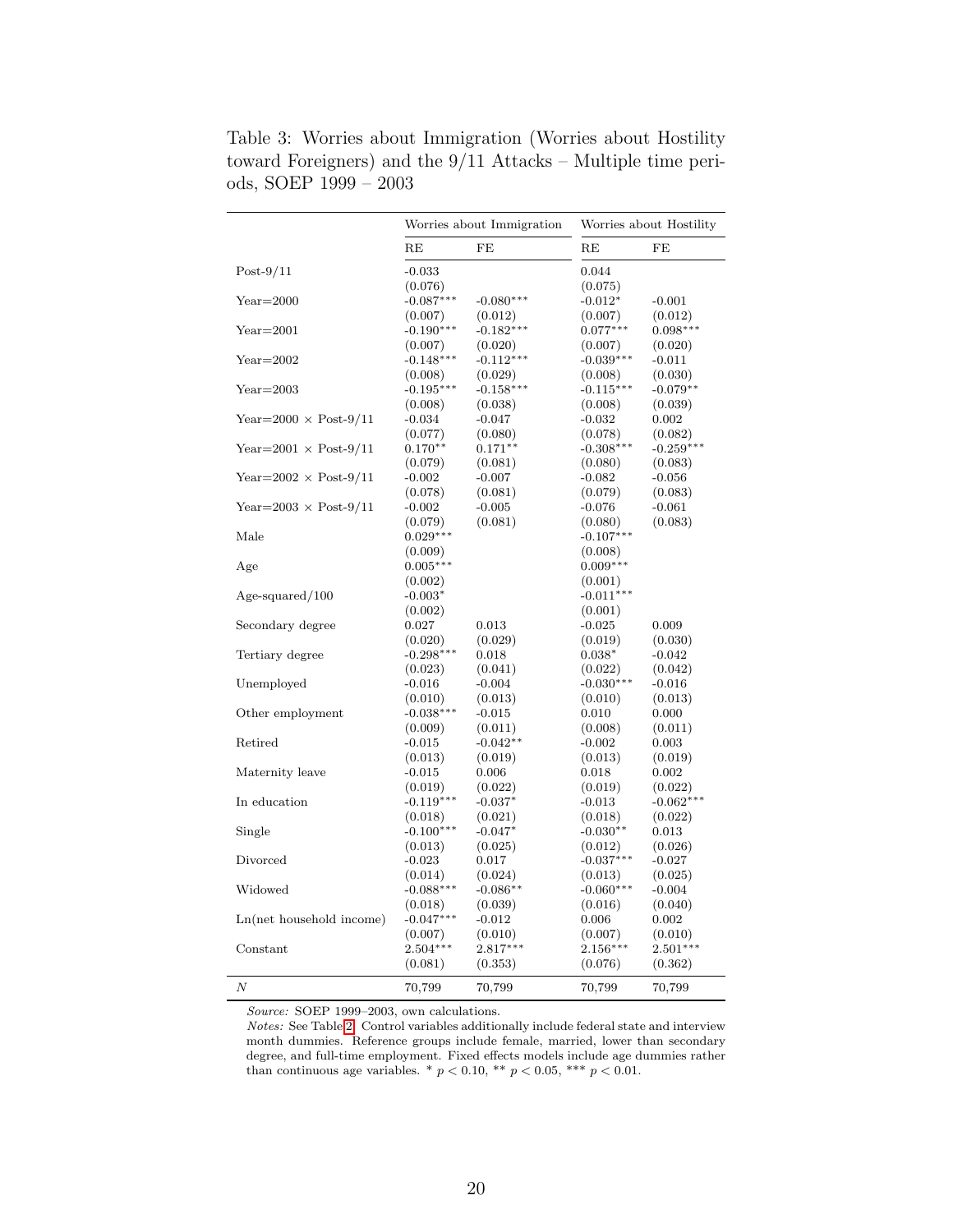|                                  |                  | Worries about<br>Economic Development |                     | Worries about<br>Crime in Germany |
|----------------------------------|------------------|---------------------------------------|---------------------|-----------------------------------|
|                                  | RE               | FE                                    | RE                  | FE                                |
| $Post-9/11$                      | 0.009<br>(0.068) |                                       | $-0.025$<br>(0.068) |                                   |
| $Year=2000$                      | $-0.070***$      | $-0.067***$                           | $-0.021***$         | $-0.015$                          |
|                                  | (0.007)          | (0.011)                               | (0.006)             | (0.011)                           |
| $Year=2001$                      | $-0.099***$      | $-0.099***$                           | $-0.063***$         | $-0.051***$                       |
|                                  | (0.006)          | (0.019)                               | (0.006)             | (0.018)                           |
| $Year = 2002$                    | $0.093***$       | $0.120***$                            | $-0.110***$         | $-0.069**$                        |
|                                  | (0.007)          | (0.028)                               | (0.007)             | (0.027)                           |
| $Year = 2003$                    | $0.359***$       | $0.385***$                            | $-0.170***$         | $-0.123***$                       |
|                                  | (0.008)          | (0.036)                               | (0.007)             | (0.035)                           |
| Year= $2000 \times$ Post- $9/11$ | $-0.103$         | $-0.100$                              | 0.008               | $-0.010$                          |
|                                  | (0.072)          | (0.076)                               | (0.070)             | (0.073)                           |
| Year= $2001 \times$ Post-9/11    | 0.092            | 0.104                                 | 0.014               | 0.010                             |
|                                  | (0.073)          | (0.078)                               | (0.071)             | (0.075)                           |
| Year= $2002 \times$ Post-9/11    | $-0.009$         | $-0.015$                              | $-0.001$            | $-0.025$                          |
|                                  | (0.073)          | (0.077)                               | (0.071)             | (0.074)                           |
| Year= $2003 \times$ Post-9/11    | 0.026            | 0.027                                 | 0.031               | 0.009                             |
|                                  | (0.074)          | (0.078)                               | (0.072)             | (0.074)                           |
| Constant                         | $2.132***$       | $2.303***$                            | $2.577***$          | $2.298***$                        |
|                                  | (0.067)          | (0.336)                               | (0.070)             | (0.323)                           |
| $\boldsymbol{N}$                 | 70,693           | 70,693                                | 70,703              | 70,703                            |

<span id="page-22-0"></span>Table 4: Robustness Check: Other Worries and the 9/11 Attacks – Multiple time periods, SOEP 1999 – 2003

Source: SOEP 1999-2003, own calculations.

Notes: See Table [2.](#page-19-1) Control variables as in Table [3.](#page-21-0) Fixed effects models include age dummies rather than continuous age variables.  $*$   $p$  < 0.10,  $**$  $p < 0.05$ , \*\*\*  $p < 0.01$ .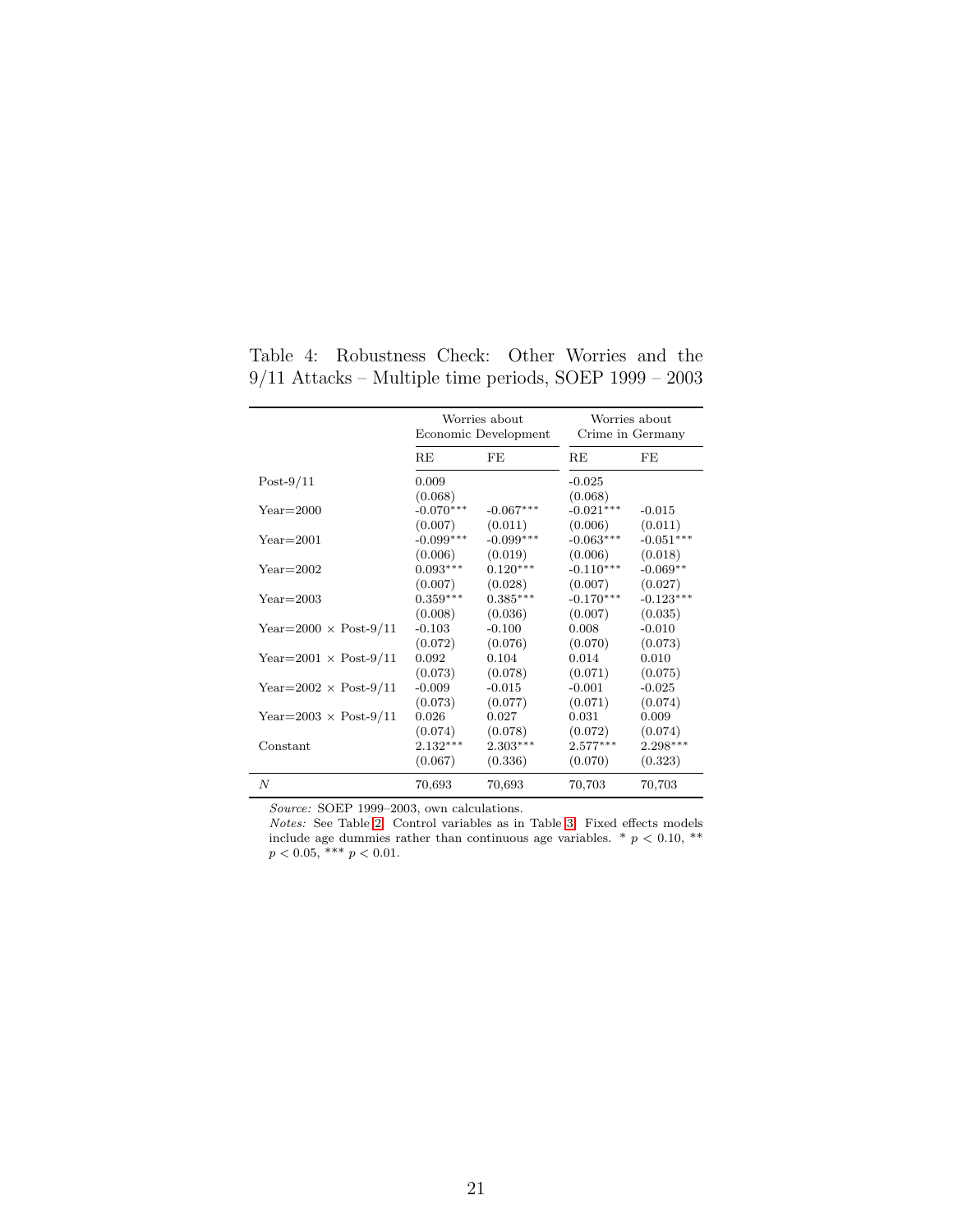<span id="page-23-0"></span>

|                                                                                 |                                                                                                                                                                                                                                                                                                                                   |                                                                                                                                                                                                                                                                                              |                                                                                                                                                                                                                                                                                                                                      |                                                                                                                                                                                                                                                                                              | Worries about Immigration                                                                                                                                                                                                                                                                                       |                                                                                                                                                                                                                                                                                              |                                                                                                                                                                                                                                                                                                               |          |
|---------------------------------------------------------------------------------|-----------------------------------------------------------------------------------------------------------------------------------------------------------------------------------------------------------------------------------------------------------------------------------------------------------------------------------|----------------------------------------------------------------------------------------------------------------------------------------------------------------------------------------------------------------------------------------------------------------------------------------------|--------------------------------------------------------------------------------------------------------------------------------------------------------------------------------------------------------------------------------------------------------------------------------------------------------------------------------------|----------------------------------------------------------------------------------------------------------------------------------------------------------------------------------------------------------------------------------------------------------------------------------------------|-----------------------------------------------------------------------------------------------------------------------------------------------------------------------------------------------------------------------------------------------------------------------------------------------------------------|----------------------------------------------------------------------------------------------------------------------------------------------------------------------------------------------------------------------------------------------------------------------------------------------|---------------------------------------------------------------------------------------------------------------------------------------------------------------------------------------------------------------------------------------------------------------------------------------------------------------|----------|
|                                                                                 | Male                                                                                                                                                                                                                                                                                                                              | Female                                                                                                                                                                                                                                                                                       | $Age < = 35$                                                                                                                                                                                                                                                                                                                         | $Age \geq 35$                                                                                                                                                                                                                                                                                | Share<br>Low ${\rm F}$                                                                                                                                                                                                                                                                                          | High F Share                                                                                                                                                                                                                                                                                 | Low Edu                                                                                                                                                                                                                                                                                                       | High Edu |
| $Post-9/11$                                                                     | 0.041                                                                                                                                                                                                                                                                                                                             | 0.024                                                                                                                                                                                                                                                                                        |                                                                                                                                                                                                                                                                                                                                      | 1.035                                                                                                                                                                                                                                                                                        |                                                                                                                                                                                                                                                                                                                 | 0.051                                                                                                                                                                                                                                                                                        |                                                                                                                                                                                                                                                                                                               |          |
|                                                                                 |                                                                                                                                                                                                                                                                                                                                   |                                                                                                                                                                                                                                                                                              |                                                                                                                                                                                                                                                                                                                                      |                                                                                                                                                                                                                                                                                              |                                                                                                                                                                                                                                                                                                                 |                                                                                                                                                                                                                                                                                              |                                                                                                                                                                                                                                                                                                               |          |
| $Year = 2000$                                                                   |                                                                                                                                                                                                                                                                                                                                   |                                                                                                                                                                                                                                                                                              |                                                                                                                                                                                                                                                                                                                                      |                                                                                                                                                                                                                                                                                              |                                                                                                                                                                                                                                                                                                                 |                                                                                                                                                                                                                                                                                              |                                                                                                                                                                                                                                                                                                               |          |
|                                                                                 | $\begin{array}{c} (0.104)\\ (-0.086^{***})\\ (-0.0105^{***})\\ (-0.0109)\\ (-0.0114^{***})\\ (-0.01110^{***})\\ (-0.01110^{***})\\ (-0.01110^{**})\\ (-0.0106)\\ (-0.0108)\\ (-0.0108)\\ (-0.0108)\\ (-0.0108)\\ (-0.0108)\\ (-0.0108)\\ (-0.0108)\\ (-0.0108)\\ (-0.0108)\\ (-0.0108)\\ (-0.0108)\\ (-0.0108)\\ (-0.0108)\\ (-0$ | $\begin{array}{l} (0.110)\\ (0.010)\\ (0.010)\\ (0.010)\\ (0.010)\\ (0.011)\\ (0.012)\\ (0.012)\\ (0.012)\\ (0.012)\\ (0.011)\\ (0.012)\\ (0.011)\\ (0.011)\\ (0.011)\\ (0.011)\\ (0.011)\\ (0.011)\\ (0.012)\\ (0.013)\\ (0.014)\\ (0.014)\\ (0.012)\\ (0.013)\\ (0.014)\\ (0.014)\\ (0.01$ | $\begin{smallmatrix} 0.123\\ 0.125\\ 0.062^{***}\\ -0.062^{***}\\ -0.163^{***}\\ -0.163^{***}\\ -0.163^{***}\\ -0.163^{***}\\ -0.140^{***}\\ -0.179^{***}\\ -0.179^{***}\\ -0.015\\ -0.015\\ -0.013\\ -0.011\\ -0.011\\ -0.047\\ -0.047\\ -0.047\\ -0.047\\ -0.047\\ -0.047\\ -0.047\\ -0.047\\ -0.047\\ -0.047\\ -0.047\\ -0.047\\$ | $\begin{array}{c} (0.096)\\ (0.098)\\ (0.098)\\ (0.098)\\ (0.008)\\ (0.008)\\ (0.008)\\ (0.008)\\ (0.008)\\ (0.008)\\ (0.009)\\ (0.009)\\ (0.009)\\ (0.009)\\ (0.009)\\ (0.009)\\ (0.009)\\ (0.009)\\ (0.009)\\ (0.009)\\ (0.009)\\ (0.009)\\ (0.009)\\ (0.009)\\ (0.009)\\ (0.009)\\ (0.00$ | $\begin{array}{l} 0.007 \\[-4pt] 0.120) \\[-4pt] 0.035^{**} \\[-4pt] 0.0000 \\[-4pt] 0.0000 \\[-4pt] 0.0000 \\[-4pt] 0.0000 \\[-4pt] 0.0000 \\[-4pt] 0.0000 \\[-4pt] 0.0000 \\[-4pt] 0.0000 \\[-4pt] 0.0000 \\[-4pt] 0.0000 \\[-4pt] 0.0000 \\[-4pt] 0.0000 \\[-4pt] 0.0000 \\[-4pt] 0.0000 \\[-4pt] 0.0000 \\$ | $\begin{array}{c} (0.097)\\ (0.010)\\ (0.010)\\ (0.010)\\ (0.011)\\ (0.011)\\ (0.011)\\ (0.011)\\ (0.011)\\ (0.011)\\ (0.008)\\ (0.008)\\ (0.010)\\ (0.011)\\ (0.010)\\ (0.010)\\ (0.002)\\ (0.003)\\ (0.002)\\ (0.013)\\ (0.023)\\ (0.003)\\ (0.001)\\ (0.002)\\ (0.003)\\ (0.003)\\ (0.00$ | $\begin{smallmatrix} 0.064\\ 0.110\\ 0.084^{***}\\ -0.085^{***}\\ -0.083^{***}\\ -0.127^{***}\\ -0.127^{***}\\ -0.127^{***}\\ -0.127^{***}\\ -0.0111\\ -0.0111\\ -0.0110\\ 0.0110\\ 0.0110\\ 0.0110\\ 0.0110\\ 0.0072\\ 0.0072\\ 0.0072\\ 0.0072\\ 0.000\\ -0.0000\\ 0.0000\\ 0.0000\\ -0.0000\\ 0.0000\\ -0$ |          |
| $Year = 200$                                                                    |                                                                                                                                                                                                                                                                                                                                   |                                                                                                                                                                                                                                                                                              |                                                                                                                                                                                                                                                                                                                                      |                                                                                                                                                                                                                                                                                              |                                                                                                                                                                                                                                                                                                                 |                                                                                                                                                                                                                                                                                              |                                                                                                                                                                                                                                                                                                               |          |
|                                                                                 |                                                                                                                                                                                                                                                                                                                                   |                                                                                                                                                                                                                                                                                              |                                                                                                                                                                                                                                                                                                                                      |                                                                                                                                                                                                                                                                                              |                                                                                                                                                                                                                                                                                                                 |                                                                                                                                                                                                                                                                                              |                                                                                                                                                                                                                                                                                                               |          |
| $Year = 2002$                                                                   |                                                                                                                                                                                                                                                                                                                                   |                                                                                                                                                                                                                                                                                              |                                                                                                                                                                                                                                                                                                                                      |                                                                                                                                                                                                                                                                                              |                                                                                                                                                                                                                                                                                                                 |                                                                                                                                                                                                                                                                                              |                                                                                                                                                                                                                                                                                                               |          |
|                                                                                 |                                                                                                                                                                                                                                                                                                                                   |                                                                                                                                                                                                                                                                                              |                                                                                                                                                                                                                                                                                                                                      |                                                                                                                                                                                                                                                                                              |                                                                                                                                                                                                                                                                                                                 |                                                                                                                                                                                                                                                                                              |                                                                                                                                                                                                                                                                                                               |          |
| $Year = 2003$                                                                   |                                                                                                                                                                                                                                                                                                                                   |                                                                                                                                                                                                                                                                                              |                                                                                                                                                                                                                                                                                                                                      |                                                                                                                                                                                                                                                                                              |                                                                                                                                                                                                                                                                                                                 |                                                                                                                                                                                                                                                                                              |                                                                                                                                                                                                                                                                                                               |          |
|                                                                                 |                                                                                                                                                                                                                                                                                                                                   |                                                                                                                                                                                                                                                                                              |                                                                                                                                                                                                                                                                                                                                      |                                                                                                                                                                                                                                                                                              |                                                                                                                                                                                                                                                                                                                 |                                                                                                                                                                                                                                                                                              |                                                                                                                                                                                                                                                                                                               |          |
| Year=2000 $\times$ Post-9/1                                                     |                                                                                                                                                                                                                                                                                                                                   |                                                                                                                                                                                                                                                                                              |                                                                                                                                                                                                                                                                                                                                      |                                                                                                                                                                                                                                                                                              |                                                                                                                                                                                                                                                                                                                 |                                                                                                                                                                                                                                                                                              |                                                                                                                                                                                                                                                                                                               |          |
|                                                                                 |                                                                                                                                                                                                                                                                                                                                   |                                                                                                                                                                                                                                                                                              |                                                                                                                                                                                                                                                                                                                                      |                                                                                                                                                                                                                                                                                              |                                                                                                                                                                                                                                                                                                                 |                                                                                                                                                                                                                                                                                              |                                                                                                                                                                                                                                                                                                               |          |
| Year=2001 $\times$ Post-9/11                                                    |                                                                                                                                                                                                                                                                                                                                   |                                                                                                                                                                                                                                                                                              |                                                                                                                                                                                                                                                                                                                                      |                                                                                                                                                                                                                                                                                              |                                                                                                                                                                                                                                                                                                                 |                                                                                                                                                                                                                                                                                              |                                                                                                                                                                                                                                                                                                               |          |
|                                                                                 |                                                                                                                                                                                                                                                                                                                                   |                                                                                                                                                                                                                                                                                              |                                                                                                                                                                                                                                                                                                                                      |                                                                                                                                                                                                                                                                                              |                                                                                                                                                                                                                                                                                                                 |                                                                                                                                                                                                                                                                                              |                                                                                                                                                                                                                                                                                                               |          |
| Year=2002 $\times$ Post-9/11                                                    |                                                                                                                                                                                                                                                                                                                                   |                                                                                                                                                                                                                                                                                              |                                                                                                                                                                                                                                                                                                                                      |                                                                                                                                                                                                                                                                                              |                                                                                                                                                                                                                                                                                                                 |                                                                                                                                                                                                                                                                                              |                                                                                                                                                                                                                                                                                                               |          |
|                                                                                 | $(0.108)$<br>$-0.029$<br>$(0.109)$<br>$2.507***$                                                                                                                                                                                                                                                                                  |                                                                                                                                                                                                                                                                                              |                                                                                                                                                                                                                                                                                                                                      |                                                                                                                                                                                                                                                                                              |                                                                                                                                                                                                                                                                                                                 |                                                                                                                                                                                                                                                                                              |                                                                                                                                                                                                                                                                                                               |          |
| Year=2003 $\times$ Post-9/1                                                     |                                                                                                                                                                                                                                                                                                                                   |                                                                                                                                                                                                                                                                                              |                                                                                                                                                                                                                                                                                                                                      |                                                                                                                                                                                                                                                                                              |                                                                                                                                                                                                                                                                                                                 |                                                                                                                                                                                                                                                                                              |                                                                                                                                                                                                                                                                                                               |          |
|                                                                                 |                                                                                                                                                                                                                                                                                                                                   |                                                                                                                                                                                                                                                                                              |                                                                                                                                                                                                                                                                                                                                      |                                                                                                                                                                                                                                                                                              |                                                                                                                                                                                                                                                                                                                 |                                                                                                                                                                                                                                                                                              |                                                                                                                                                                                                                                                                                                               |          |
| Constant                                                                        |                                                                                                                                                                                                                                                                                                                                   |                                                                                                                                                                                                                                                                                              |                                                                                                                                                                                                                                                                                                                                      |                                                                                                                                                                                                                                                                                              |                                                                                                                                                                                                                                                                                                                 |                                                                                                                                                                                                                                                                                              |                                                                                                                                                                                                                                                                                                               |          |
|                                                                                 | 0.109)                                                                                                                                                                                                                                                                                                                            | (0.121)                                                                                                                                                                                                                                                                                      | (0.221)                                                                                                                                                                                                                                                                                                                              | 0.124)                                                                                                                                                                                                                                                                                       | (0.116)                                                                                                                                                                                                                                                                                                         | 0.105)                                                                                                                                                                                                                                                                                       | (0.102)                                                                                                                                                                                                                                                                                                       |          |
| ζ                                                                               | 36,941                                                                                                                                                                                                                                                                                                                            | 33,858                                                                                                                                                                                                                                                                                       | 19,504                                                                                                                                                                                                                                                                                                                               | 51,295                                                                                                                                                                                                                                                                                       | 32,769                                                                                                                                                                                                                                                                                                          | 38,030                                                                                                                                                                                                                                                                                       | 44,502                                                                                                                                                                                                                                                                                                        | 26,297   |
| Source: SOEP 1999-2003, own calculations.<br>$C = T11 - 0$ $D = 11$<br>$NT - 4$ |                                                                                                                                                                                                                                                                                                                                   | $\frac{1}{2}$                                                                                                                                                                                                                                                                                |                                                                                                                                                                                                                                                                                                                                      |                                                                                                                                                                                                                                                                                              |                                                                                                                                                                                                                                                                                                                 |                                                                                                                                                                                                                                                                                              |                                                                                                                                                                                                                                                                                                               |          |

Table 5: Worries about Immigration. Effect Heterogeneity by Gender, Age Groups and Education Table 5: Worries about Immigration. Effect Heterogeneity by Gender, Age Groups and Education *Notes*: See Table 2. Random effects models. Control variables as in Table 3. High Edu is defined as individual with 12 or more<br>years of education/training. High F Share indicates a foreigner share at federal state level Notes: See Table [2.](#page-19-1) Random effects models. Control variables as in Table [3.](#page-21-0) High Edu is defined as individual with 12 or more years of education/training. High F Share indicates a foreigner share at federal state level above the national level share of foreign nationals in Germany in 2000. \*  $p < 0.10$ , \*\*  $p < 0.05$ , \*\*\*  $p < 0.01$ .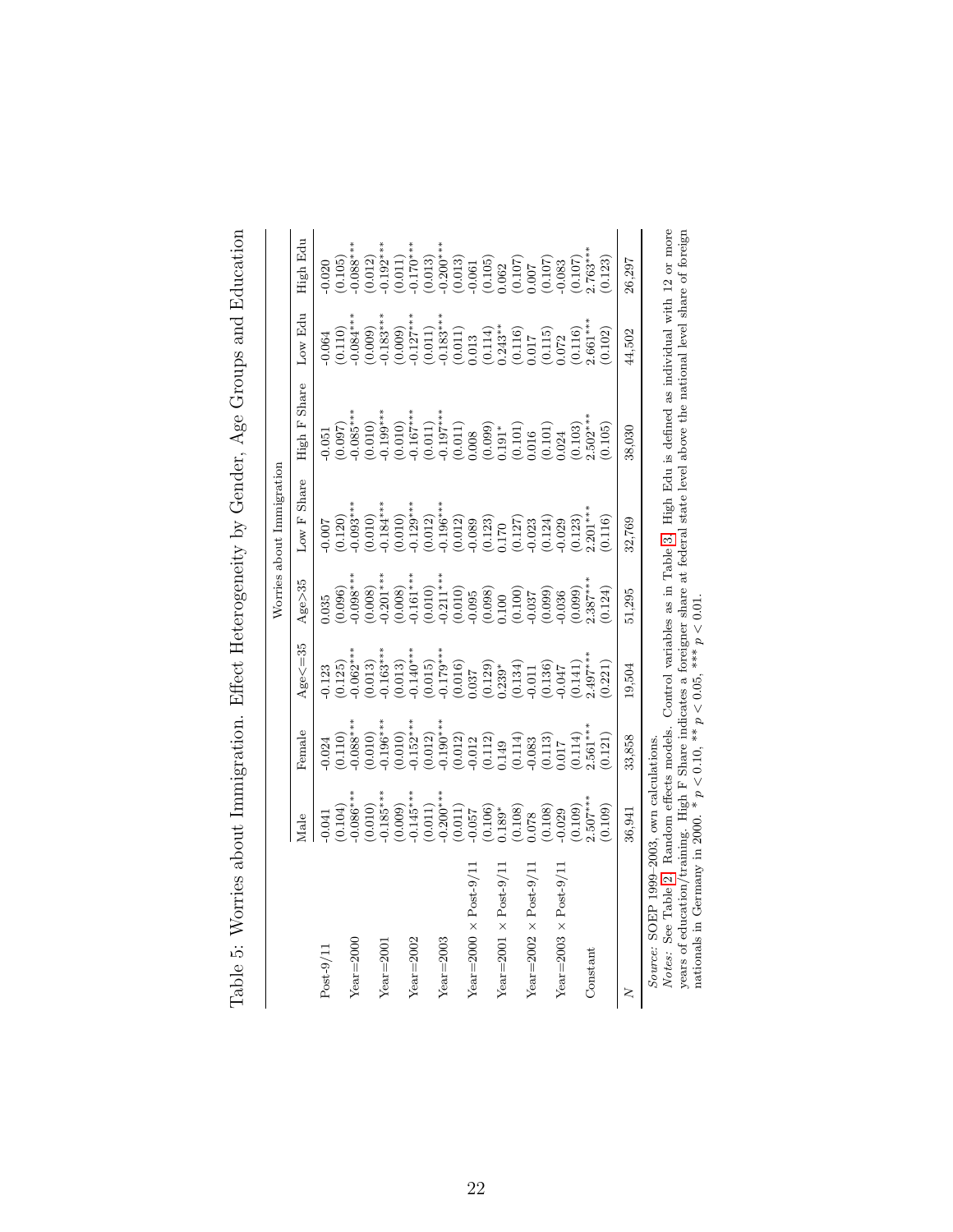|                                                                                                         |                                                                                                                                                                                                                                                                                             |                                                                                                                                                                                                                                                                                                                    |                                                                                                                                                                                                                                                                                   |                                                                                                                                                                                                                                                                                | Worries about Hostility                                                                                                                                                                                                                                                                                            |                                                                                                                                                                                                                                                                                    |                                                                                                                                                                                                                                                                                                                            |                                                                                                                                                                                                                                                                                                 |
|---------------------------------------------------------------------------------------------------------|---------------------------------------------------------------------------------------------------------------------------------------------------------------------------------------------------------------------------------------------------------------------------------------------|--------------------------------------------------------------------------------------------------------------------------------------------------------------------------------------------------------------------------------------------------------------------------------------------------------------------|-----------------------------------------------------------------------------------------------------------------------------------------------------------------------------------------------------------------------------------------------------------------------------------|--------------------------------------------------------------------------------------------------------------------------------------------------------------------------------------------------------------------------------------------------------------------------------|--------------------------------------------------------------------------------------------------------------------------------------------------------------------------------------------------------------------------------------------------------------------------------------------------------------------|------------------------------------------------------------------------------------------------------------------------------------------------------------------------------------------------------------------------------------------------------------------------------------|----------------------------------------------------------------------------------------------------------------------------------------------------------------------------------------------------------------------------------------------------------------------------------------------------------------------------|-------------------------------------------------------------------------------------------------------------------------------------------------------------------------------------------------------------------------------------------------------------------------------------------------|
|                                                                                                         | Male                                                                                                                                                                                                                                                                                        | Female                                                                                                                                                                                                                                                                                                             | $Age < = 35$                                                                                                                                                                                                                                                                      | $Age \geq 35$                                                                                                                                                                                                                                                                  | Share<br>Low $F$                                                                                                                                                                                                                                                                                                   | High F Share                                                                                                                                                                                                                                                                       | Low Edu                                                                                                                                                                                                                                                                                                                    | High Edu                                                                                                                                                                                                                                                                                        |
| $Post-9/11$                                                                                             |                                                                                                                                                                                                                                                                                             | 1.089                                                                                                                                                                                                                                                                                                              |                                                                                                                                                                                                                                                                                   | 0.72                                                                                                                                                                                                                                                                           | 135                                                                                                                                                                                                                                                                                                                |                                                                                                                                                                                                                                                                                    | 0.63                                                                                                                                                                                                                                                                                                                       | 1.066                                                                                                                                                                                                                                                                                           |
|                                                                                                         |                                                                                                                                                                                                                                                                                             |                                                                                                                                                                                                                                                                                                                    |                                                                                                                                                                                                                                                                                   |                                                                                                                                                                                                                                                                                |                                                                                                                                                                                                                                                                                                                    |                                                                                                                                                                                                                                                                                    |                                                                                                                                                                                                                                                                                                                            |                                                                                                                                                                                                                                                                                                 |
| $Year = 200C$                                                                                           |                                                                                                                                                                                                                                                                                             |                                                                                                                                                                                                                                                                                                                    |                                                                                                                                                                                                                                                                                   |                                                                                                                                                                                                                                                                                |                                                                                                                                                                                                                                                                                                                    |                                                                                                                                                                                                                                                                                    |                                                                                                                                                                                                                                                                                                                            |                                                                                                                                                                                                                                                                                                 |
|                                                                                                         |                                                                                                                                                                                                                                                                                             |                                                                                                                                                                                                                                                                                                                    |                                                                                                                                                                                                                                                                                   |                                                                                                                                                                                                                                                                                |                                                                                                                                                                                                                                                                                                                    |                                                                                                                                                                                                                                                                                    |                                                                                                                                                                                                                                                                                                                            |                                                                                                                                                                                                                                                                                                 |
| $Year = 2001$                                                                                           |                                                                                                                                                                                                                                                                                             |                                                                                                                                                                                                                                                                                                                    |                                                                                                                                                                                                                                                                                   |                                                                                                                                                                                                                                                                                |                                                                                                                                                                                                                                                                                                                    |                                                                                                                                                                                                                                                                                    |                                                                                                                                                                                                                                                                                                                            |                                                                                                                                                                                                                                                                                                 |
|                                                                                                         |                                                                                                                                                                                                                                                                                             |                                                                                                                                                                                                                                                                                                                    |                                                                                                                                                                                                                                                                                   |                                                                                                                                                                                                                                                                                |                                                                                                                                                                                                                                                                                                                    |                                                                                                                                                                                                                                                                                    |                                                                                                                                                                                                                                                                                                                            |                                                                                                                                                                                                                                                                                                 |
| $Year = 2002$                                                                                           |                                                                                                                                                                                                                                                                                             |                                                                                                                                                                                                                                                                                                                    |                                                                                                                                                                                                                                                                                   |                                                                                                                                                                                                                                                                                |                                                                                                                                                                                                                                                                                                                    |                                                                                                                                                                                                                                                                                    |                                                                                                                                                                                                                                                                                                                            |                                                                                                                                                                                                                                                                                                 |
|                                                                                                         |                                                                                                                                                                                                                                                                                             |                                                                                                                                                                                                                                                                                                                    |                                                                                                                                                                                                                                                                                   |                                                                                                                                                                                                                                                                                |                                                                                                                                                                                                                                                                                                                    |                                                                                                                                                                                                                                                                                    |                                                                                                                                                                                                                                                                                                                            |                                                                                                                                                                                                                                                                                                 |
| $Year = 2003$                                                                                           |                                                                                                                                                                                                                                                                                             |                                                                                                                                                                                                                                                                                                                    |                                                                                                                                                                                                                                                                                   |                                                                                                                                                                                                                                                                                |                                                                                                                                                                                                                                                                                                                    |                                                                                                                                                                                                                                                                                    |                                                                                                                                                                                                                                                                                                                            |                                                                                                                                                                                                                                                                                                 |
|                                                                                                         |                                                                                                                                                                                                                                                                                             |                                                                                                                                                                                                                                                                                                                    |                                                                                                                                                                                                                                                                                   |                                                                                                                                                                                                                                                                                |                                                                                                                                                                                                                                                                                                                    |                                                                                                                                                                                                                                                                                    |                                                                                                                                                                                                                                                                                                                            |                                                                                                                                                                                                                                                                                                 |
| Year=2000 $\times$ Post-9/1                                                                             |                                                                                                                                                                                                                                                                                             |                                                                                                                                                                                                                                                                                                                    |                                                                                                                                                                                                                                                                                   |                                                                                                                                                                                                                                                                                |                                                                                                                                                                                                                                                                                                                    |                                                                                                                                                                                                                                                                                    |                                                                                                                                                                                                                                                                                                                            |                                                                                                                                                                                                                                                                                                 |
|                                                                                                         |                                                                                                                                                                                                                                                                                             |                                                                                                                                                                                                                                                                                                                    |                                                                                                                                                                                                                                                                                   |                                                                                                                                                                                                                                                                                |                                                                                                                                                                                                                                                                                                                    |                                                                                                                                                                                                                                                                                    |                                                                                                                                                                                                                                                                                                                            |                                                                                                                                                                                                                                                                                                 |
| Year=2001 $\times$ Post-9/1                                                                             |                                                                                                                                                                                                                                                                                             |                                                                                                                                                                                                                                                                                                                    |                                                                                                                                                                                                                                                                                   |                                                                                                                                                                                                                                                                                |                                                                                                                                                                                                                                                                                                                    |                                                                                                                                                                                                                                                                                    |                                                                                                                                                                                                                                                                                                                            |                                                                                                                                                                                                                                                                                                 |
|                                                                                                         | $\begin{array}{l} 0.001\\ (0.102)\\ (0.009)\\ (0.009)\\ (0.000)\\ (0.000)\\ (0.001)\\ (0.011)\\ (0.011)\\ (0.011)\\ (0.012)\\ (0.001)\\ (0.001)\\ (0.007)\\ (0.009)\\ (0.007)\\ (0.007)\\ (0.007)\\ (0.007)\\ (0.007)\\ (0.007)\\ (0.007)\\ (0.007)\\ (0.007)\\ (0.007)\\ (0.007)\\ (0.007$ | $\begin{smallmatrix} (0.110)\\ (0.017)\\ (0.006^{***}\\ (0.066^{***})\\ (0.010)^{*}}\\ (0.010)^{*}\\ (0.012)^{*}}\\ (0.012)^{*}\\ (0.012)\\ (0.012)\\ (0.012)\\ (0.013)\\ (0.116)\\ (0.116)\\ (0.116)\\ (0.116)\\ (0.116)\\ (0.117)\\ (0.118)\\ (0.119)\\ (0.110)\\ (0.110)\\ (0.110)\\ (0.110)\\ (0.110)\\ (0.11$ | $\begin{smallmatrix} 0.015\\ 0.021\\ 0.001\\ 0.097^{***}\\ 0.097^{***}\\ 0.013\\ 0.015\\ 0.015\\ 0.015\\ 0.015\\ 0.015\\ 0.010\\ 0.010\\ 0.010\\ 0.013\\ 0.028\\ 0.010\\ 0.013\\ 0.010\\ 0.010\\ 0.010\\ 0.010\\ 0.010\\ 0.010\\ 0.010\\ 0.010\\ 0.010\\ 0.010\\ 0.010\\ 0.010\\$ | $\begin{smallmatrix} (0.097)\\ 0.017^{***} \\ 0.017^{***} \\ 0.009)\\ 0.0000\\ 0.0000\\ 0.0000\\ 0.0000\\ 0.0000\\ 0.0000\\ 0.0000\\ 0.0000\\ 0.0000\\ 0.0000\\ 0.0000\\ 0.0000\\ 0.0000\\ 0.0000\\ 0.0000\\ 0.0000\\ 0.0000\\ 0.0000\\ 0.0000\\ 0.0000\\ 0.0000\\ 0.0000\\ 0$ | $\begin{array}{l} (0.119)\\ -0.011\\ -0.017\\ (0.010)\\ (0.017)\\ (-0.017)\\ (-0.012)\\ (-0.012)\\ (-0.012)\\ (-0.012)\\ (-0.012)\\ (-0.013)\\ (-0.013)\\ (-0.013)\\ (-0.013)\\ (-0.013)\\ (-0.013)\\ (-0.013)\\ (-0.013)\\ (-0.013)\\ (-0.013)\\ (-0.013)\\ (-0.013)\\ (-0.013)\\ (-0.013)\\ (-0.013)\\ (-0.013)$ | $\begin{smallmatrix} 0.031\\ 0.097)\\ 0.018^{**}\\ 0.012^{***}\\ 0.0000\\ 0.0000\\ 0.0000\\ 0.0111\\ 0.0000\\ 0.0111\\ 0.0121\\ 0.0122^{**}\\ 0.0123^{**}\\ 0.0121\\ 0.0101\\ 0.0101\\ 0.0101\\ 0.0101\\ 0.0101\\ 0.0000\\ 0.0000\\ 0.0000\\ 0.0000\\ 0.0000\\ 0.0000\\ 0.0000\\ $ | $\begin{array}{l} (0.111)\\ -0.027^{***} \\ -0.058^{***} \\ (0.069)\\ -0.054^{***} \\ (0.011)\\ -0.034^{***} \\ (0.011)\\ -0.011 \\ (-0.011)\\ -0.010 \\ (-0.010)\\ -0.010 \\ (-0.010)\\ -0.010 \\ (-0.010)\\ -0.010 \\ (-0.010)\\ -0.010 \\ (0.010)\\ -0.010 \\ (0.010)\\ -0.010 \\ (0.010)\\ -0.010 \\ (0.010)\\ -0.010$ | $\begin{smallmatrix} (0.101)\\ (0.012)\\ (0.011)\\ (0.011)\\ (0.011)\\ (0.013)\\ (0.013)\\ (0.013)\\ (0.009)\\ (0.009)\\ (0.0009)\\ (0.0000)\\ (0.0000)\\ (0.0000)\\ (0.0000)\\ (0.0000)\\ (0.000)\\ (0.000)\\ (0.000)\\ (0.000)\\ (0.000)\\ (0.000)\\ (0.000)\\ (0.000)\\ (0.000)\\ (0.000)\\$ |
| Year=2002 $\times$ Post-9/1.                                                                            |                                                                                                                                                                                                                                                                                             |                                                                                                                                                                                                                                                                                                                    |                                                                                                                                                                                                                                                                                   |                                                                                                                                                                                                                                                                                |                                                                                                                                                                                                                                                                                                                    |                                                                                                                                                                                                                                                                                    |                                                                                                                                                                                                                                                                                                                            |                                                                                                                                                                                                                                                                                                 |
|                                                                                                         | (601.0)                                                                                                                                                                                                                                                                                     |                                                                                                                                                                                                                                                                                                                    |                                                                                                                                                                                                                                                                                   |                                                                                                                                                                                                                                                                                |                                                                                                                                                                                                                                                                                                                    |                                                                                                                                                                                                                                                                                    |                                                                                                                                                                                                                                                                                                                            |                                                                                                                                                                                                                                                                                                 |
| Year= $2003 \times$ Post-9/1                                                                            |                                                                                                                                                                                                                                                                                             |                                                                                                                                                                                                                                                                                                                    |                                                                                                                                                                                                                                                                                   |                                                                                                                                                                                                                                                                                |                                                                                                                                                                                                                                                                                                                    |                                                                                                                                                                                                                                                                                    |                                                                                                                                                                                                                                                                                                                            |                                                                                                                                                                                                                                                                                                 |
|                                                                                                         |                                                                                                                                                                                                                                                                                             |                                                                                                                                                                                                                                                                                                                    |                                                                                                                                                                                                                                                                                   |                                                                                                                                                                                                                                                                                |                                                                                                                                                                                                                                                                                                                    |                                                                                                                                                                                                                                                                                    |                                                                                                                                                                                                                                                                                                                            |                                                                                                                                                                                                                                                                                                 |
| Constant                                                                                                | $(0.110)$<br>$2.163***$                                                                                                                                                                                                                                                                     |                                                                                                                                                                                                                                                                                                                    |                                                                                                                                                                                                                                                                                   |                                                                                                                                                                                                                                                                                |                                                                                                                                                                                                                                                                                                                    |                                                                                                                                                                                                                                                                                    |                                                                                                                                                                                                                                                                                                                            |                                                                                                                                                                                                                                                                                                 |
|                                                                                                         | 0.102)                                                                                                                                                                                                                                                                                      | (0.114)                                                                                                                                                                                                                                                                                                            | 0.206)                                                                                                                                                                                                                                                                            | 0.116)                                                                                                                                                                                                                                                                         | 0.110)                                                                                                                                                                                                                                                                                                             | 0.098)                                                                                                                                                                                                                                                                             | 0.098)                                                                                                                                                                                                                                                                                                                     | 0.111                                                                                                                                                                                                                                                                                           |
| ζ                                                                                                       | 36,941                                                                                                                                                                                                                                                                                      | 33,858                                                                                                                                                                                                                                                                                                             | 19,504                                                                                                                                                                                                                                                                            | 51,295                                                                                                                                                                                                                                                                         | 32,769                                                                                                                                                                                                                                                                                                             | 38,030                                                                                                                                                                                                                                                                             | 44,502                                                                                                                                                                                                                                                                                                                     | 26,297                                                                                                                                                                                                                                                                                          |
| de Tule 9 Deader affairs medal<br>Source: SOEP 1999-2003, own calculations.<br>$N^T \sim 4 \sim \infty$ |                                                                                                                                                                                                                                                                                             |                                                                                                                                                                                                                                                                                                                    |                                                                                                                                                                                                                                                                                   |                                                                                                                                                                                                                                                                                |                                                                                                                                                                                                                                                                                                                    |                                                                                                                                                                                                                                                                                    |                                                                                                                                                                                                                                                                                                                            |                                                                                                                                                                                                                                                                                                 |

<span id="page-24-0"></span>Table 6: Worries about Hostility. Effect Heterogeneity by Gender, Age Groups and Education Table 6: Worries about Hostility. Effect Heterogeneity by Gender, Age Groups and Education *Notes*: See Table 2. Random effects models. Control variables as in Table 3. High Edu is defined as individual with 12 or more<br>years of education/training. High F Share indicates a foreigner share at federal state level Notes: See Table [2.](#page-19-1) Random effects models. Control variables as in Table [3.](#page-21-0) High Edu is defined as individual with 12 or more years of education/training. High F Share indicates a foreigner share at federal state level which is above the national level share of foreign nationals in Germany in the year 2000. \*  $p < 0.10$ , \*\*  $p < 0.05$ , \*\*\*  $p < 0.01$ .